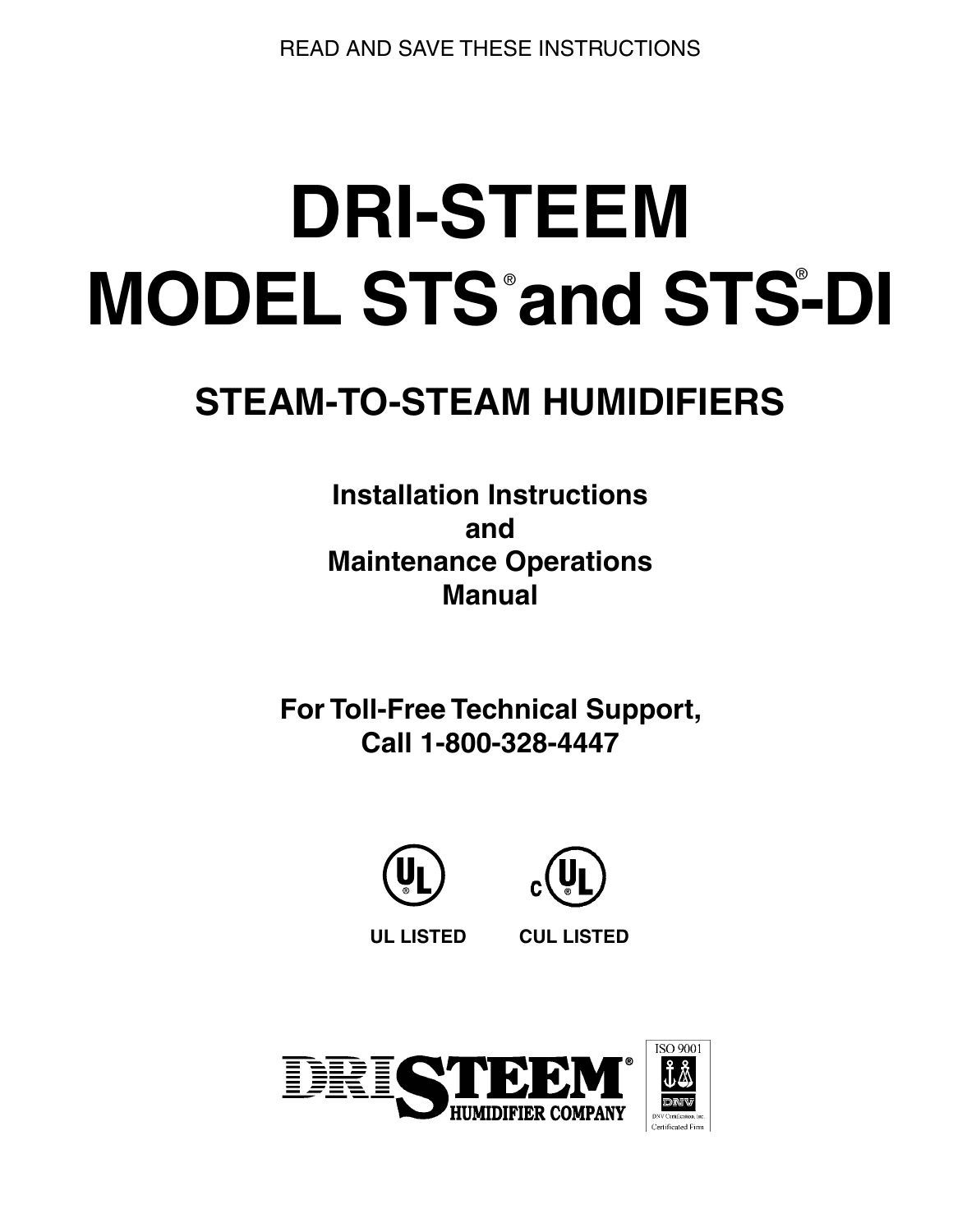## **TABLE OF CONTENTS**

## TO THE PURCHASER AND THE INSTALLER

Thank you for purchasing DRI-STEEM STS® humidification equipment. We have designed and built this equipment to give you total satisfaction and many years of trouble-free service. Proper installation and operating practices will assure you of achieving that objective. We urge you to become familiar with the contents of this manual.

#### **DRI-STEEM Humidifier Company**

| RAPID-SORB® Assembly and Installation           |  |
|-------------------------------------------------|--|
| <b>Start-Up and Operation</b>                   |  |
|                                                 |  |
| STS-DI Start-up and Recommended Maintenance  19 |  |
|                                                 |  |
|                                                 |  |
|                                                 |  |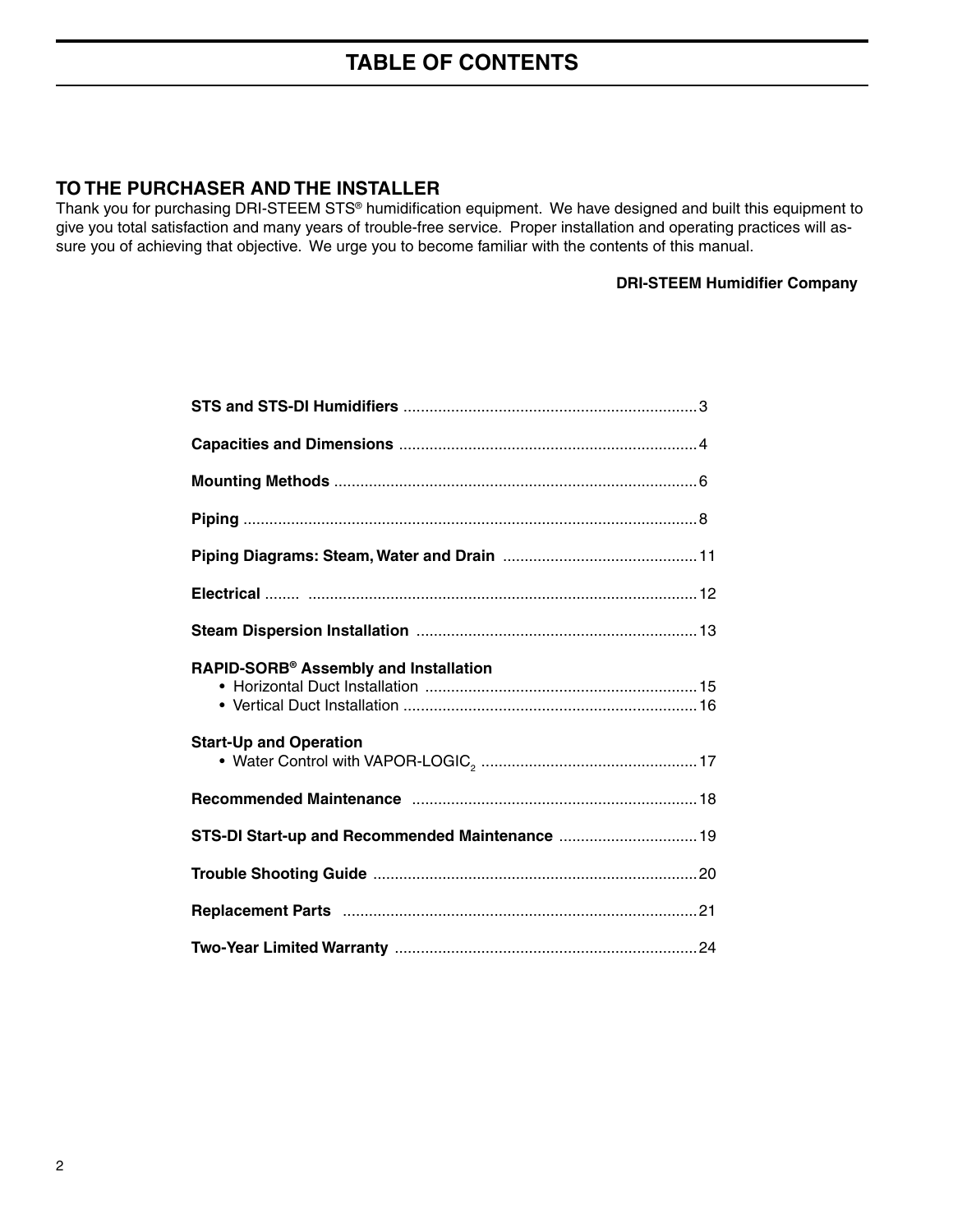## **STS® AND STS®-DI HUMIDIFIERS**



## **STS Humidifier** (For use with softened or unsoftened water.)

This humidifier is designed for use with either softened or unsoftened water (preferably softened). The probe-type level control system requires water conductivity of 100 micromhos/cm (2 grains/gal) minimum to function, and therefore will not operate on water treated by reverse osmosis or deionization. However. STS humidifiers are available for use with these water types. The standard humidifier can be converted in the field to a STS-DI model. See below.



## **STS-DI Humidifier** (For use with demineralized or reverse osmosis water.)

For use with deionized or reverse osmosis water. This unit produces chemical-free steam and reliable, accurate humidification control. It is virtually maintenance-free, with no wasted water, heat, or downtime.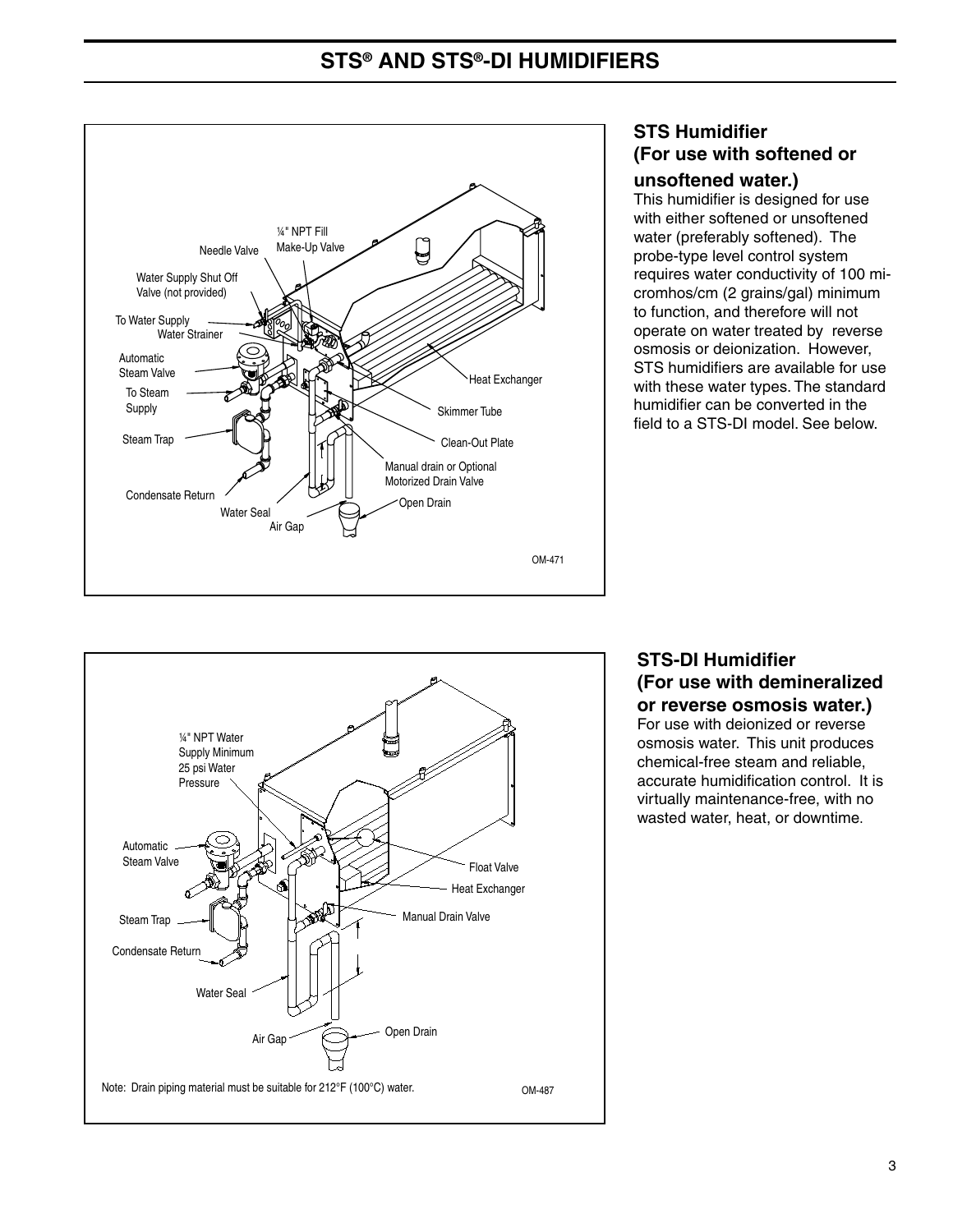## **CAPACITIES AND DIMENSIONS**

|   |                                                                   |                    | <b>STS-25S</b><br><b>STS-50S</b> |                    |                          | <b>STS-100S</b>    |      | <b>STS-200S</b>    |      | STS-400SNC               |      | STS-800SNC          |      |
|---|-------------------------------------------------------------------|--------------------|----------------------------------|--------------------|--------------------------|--------------------|------|--------------------|------|--------------------------|------|---------------------|------|
|   | <b>Description</b>                                                | in.                | mm                               | in.                | mm                       | in.                | mm   | in.                | mm   | in.                      | mm   | in.                 | mm   |
| А | Overall height                                                    | 18.25              | 465                              | 18.25              | 465                      | 18.25              | 465  | 18.25              | 465  | 18.25                    | 465  | 28.57               | 725  |
| в | <b>Face width</b>                                                 | 14.75              | 375                              | 14.75              | 375                      | 19.25              | 490  | 28.25              | 720  | 28.25                    | 720  | 28.25               | 720  |
| С | <b>Face length</b>                                                | 23.68              | 600                              | 39.68              | 1010                     | 39.68              | 1010 | 55.21              | 1400 | 55.21                    | 1400 | 55.21               | 1400 |
| D | Distance from bottom to supply inlet                              | 6.85               | 175                              | 6.85               | 175                      | 6.85               | 175  | 6.85               | 175  | 6.85                     | 175  | 6.85                | 167  |
| Е | Distance from bottom to return outlet                             | 3.35               | 85                               | 3.35               | 85                       | 3.35               | 85   | 3.35               | 85   | 3.35                     | 85   | 3.35                | 85   |
| F | Distance from bottom to supply inlet<br>of second heat exchanger  | --                 |                                  | ٠.                 | --                       |                    |      |                    |      |                          | --   | 14.50               | 360  |
| G | Distance from bottom to return outlet<br>of second heat exchanger | --                 | --                               | --                 | $-$                      | --                 | --   |                    | --   |                          | --   | 11.00               | 285  |
| н | Distance from side to heat exchanger                              | 3.25               | 83                               | 3.25               | 83                       | 3.25               | 83   | 3.25               | 83   | 3.25                     | 83   | 3.25                | 83   |
|   | <b>Supply inlet</b>                                               | 3/4"NPT<br>(DN 20) |                                  | 1"NPT<br>(DN 25)   | --                       | 1"NPT<br>(DN 25)   |      | 1%"NPT<br>(DN 40)  |      | <b>1%"NPT</b><br>(DN 40) | --   | 11/2"NPT<br>(DN 40) |      |
| ĸ | <b>Return outlet</b>                                              | 3/4"NPT<br>(DN 20) |                                  | 3/4"NPT<br>(DN 20) | $\overline{\phantom{a}}$ | 3/4"NPT<br>(DN 20) |      | 3/4"NPT<br>(DN 20) | --   | 3/4"NPT<br>(DN 20)       | --   | 3/4"NPT<br>(DN 20)  |      |

#### Table 4-1: Mechanical dimensions for STS and STS-DI units with stainless steel heat exchanger(s)

#### Table notes:

S= Stainless steel SNC= Stainless steel without Teflon coating

For use with DI/RO water only

#### Table 4-2: Mechanical dimensions for STS and STS-DI units with copper heat exchanger(s)

|   |                                                                   | <b>Model number</b> |                |                                  |                |                                  |                 |                          |                 |                          |                 |
|---|-------------------------------------------------------------------|---------------------|----------------|----------------------------------|----------------|----------------------------------|-----------------|--------------------------|-----------------|--------------------------|-----------------|
|   | <b>Description</b>                                                |                     | <b>STS-25C</b> |                                  | <b>STS-50C</b> |                                  | <b>STS-100C</b> |                          | <b>STS-400C</b> |                          | <b>STS-800C</b> |
|   |                                                                   | in.                 | mm             | in.                              | mm             | in.                              | mm              | in.                      | mm              | in.                      | mm.             |
| A | Overall height                                                    | 18.25               | 465            | 18.25                            | 465            | 18.25                            | 465             | 18.25                    | 465             | 28.57                    | 725             |
| B | <b>Face width</b>                                                 | 14.75               | 375            | 14.75                            | 375            | 19.25                            | 490             | 28.25                    | 720             | 28.25                    | 720             |
| C | Face length                                                       | 23.68               | 600            | 39.68                            | 1010           | 39.68                            | 1010            | 55.21                    | 1400            | 55.21                    | 1400            |
| D | Distance from bottom to supply inlet                              | 6.63                | 170            | 6.63                             | 170            | 6.63                             | 170             | 6.63                     | 168             | 6.63                     | 168             |
| E | Distance from bottom to return outlet                             | 3.59                | 90             | 3.59                             | 90             | 3.59                             | 90              | 3.59                     | 90              | 3.59                     | 90              |
| F | Distance from bottom to supply inlet<br>of second heat exchanger  | --                  | --             | --                               | --             | --                               | --              | --                       | $- -$           | 14.28                    | 362             |
| G | Distance from bottom to return outlet<br>of second heat exchanger | --                  | --             | --                               | --             | --                               | --              | --                       | --              | 11.24                    | 285             |
| н | Distance from side to heat exchanger                              | 3.25                | 83             | 3.25                             | 83             | 3.25                             | 83              | 3.25                     | 83              | 3.25                     | 83              |
| J | Supply inlet                                                      | 3/4"NPT<br>(DN 20)  | --             | 3/4"NPT<br>(DN 20)               | --             | <b>1%"NPT</b><br>(DN 32)         | --              | <b>1%"NPT</b><br>(DN 32) | $- -$           | <b>1%"NPT</b><br>(DN 32) | --              |
| ĸ | <b>Return outlet</b>                                              | 3/4"NPT<br>(DN 20)  |                | 11/ <sub>4</sub> "NPT<br>(DN 32) |                | 11/ <sub>4</sub> "NPT<br>(DN 32) | --              | <b>1%"NPT</b><br>(DN 40) | $- -$           | 1%"NPT<br>(DN 40)        | --              |

Table notes: C= Copper

#### Table 4-3: Capacities for units with stainless steel heat exchangers

|                 | Output capacities with stainless steel heat exchangers |      |     |      |      |      |      |      |  |  |
|-----------------|--------------------------------------------------------|------|-----|------|------|------|------|------|--|--|
| Model           | * Steam pressure PSI (kPa)                             |      |     |      |      |      |      |      |  |  |
| number          | PSI                                                    | kPa  | PSI | kPa  | PSI  | kPa  | PSI  | kPa  |  |  |
|                 | 5                                                      | 34   | 10  | 69   | 13   | 90   | 15   | 103  |  |  |
| <b>STS-25S</b>  | 10                                                     | 5    | 25  | 11   | 30   | 14   | 35   | 16   |  |  |
|                 | pph                                                    | kg/h | pph | kg/h | pph  | kg/h | pph  | kg/h |  |  |
| <b>STS-50S</b>  | 30                                                     | 14   | 55  | 25   | 75   | 34   | 80   | 36   |  |  |
|                 | pph                                                    | kg/h | pph | kg/h | pph  | kg/h | pph  | kg/h |  |  |
| <b>STS-100S</b> | 60                                                     | 27   | 110 | 50   | 140  | 64   | 150  | 68   |  |  |
|                 | pph                                                    | kg/h | pph | kg/h | pph  | kg/h | pph  | kg/h |  |  |
| <b>STS-200S</b> | 150                                                    | 68   | 290 | 132  | 360  | 163  | 390  | 177  |  |  |
|                 | pph                                                    | kg/h | pph | kg/h | pph  | kg/h | pph  | kg/h |  |  |
| **STS-400SNC    | 170                                                    | 77   | 392 | 178  | 552  | 250  | 637  | 289  |  |  |
|                 | pph                                                    | kg/h | pph | kg/h | pph  | kg/h | pph  | kg/h |  |  |
| **STS-800SNC    | 212                                                    | 96   | 825 | 374  | 1095 | 497  | 1223 | 555  |  |  |
|                 | pph                                                    | kg/h | pph | kg/h | pph  | kg/h | pph  | kg/h |  |  |

#### Table 4-4: Capacities for units with copper heat exchangers

|                 | Output capacities with copper heat exchangers |                 |      |      |      |      |      |      |  |  |  |
|-----------------|-----------------------------------------------|-----------------|------|------|------|------|------|------|--|--|--|
| Model           |                                               | *Steam pressure |      |      |      |      |      |      |  |  |  |
| number          | PSI                                           | kPa             | PSI  | kPa  | PSI  | kPa  | PSI  | kPa  |  |  |  |
|                 | 5                                             | 34              | 10   | 69   | 13   | 90   | 15   | 103  |  |  |  |
| <b>STS-25C</b>  | 20                                            | 9               | 70   | 32   | 100  | 45   | 120  | 54   |  |  |  |
|                 | pph                                           | kg/h            | pph  | kg/h | pph  | kg/h | pph  | kg/h |  |  |  |
| <b>STS-50C</b>  | 50                                            | 23              | 150  | 68   | 200  | 91   | 240  | 109  |  |  |  |
|                 | pph                                           | kg/h            | pph  | kg/h | pph  | kg/h | pph  | kg/h |  |  |  |
| <b>STS-100C</b> | 100                                           | 45              | 300  | 136  | 400  | 181  | 480  | 218  |  |  |  |
|                 | pph                                           | kg/h            | pph  | kg/h | pph  | kg/h | pph  | kg/h |  |  |  |
| <b>STS-400C</b> | 300                                           | 136             | 580  | 263  | 720  | 327  | 790  | 358  |  |  |  |
|                 | pph                                           | kg/h            | pph  | kg/h | pph  | kg/h | pph  | kg/h |  |  |  |
| <b>STS-800C</b> | 650                                           | 295             | 1275 | 578  | 1500 | 680  | 1600 | 726  |  |  |  |
|                 | pph                                           | kg/h            | pph  | kg/h | pph  | kg/h | pph  | kg/h |  |  |  |

#### Table 4-3 and 4-4 notes:

\* Steam pressure at connection to the STS steam valve (provided by DRI-STEEM) \*\* SNC = Stainless No (Teflon)Coating. For use with DI/RO water only.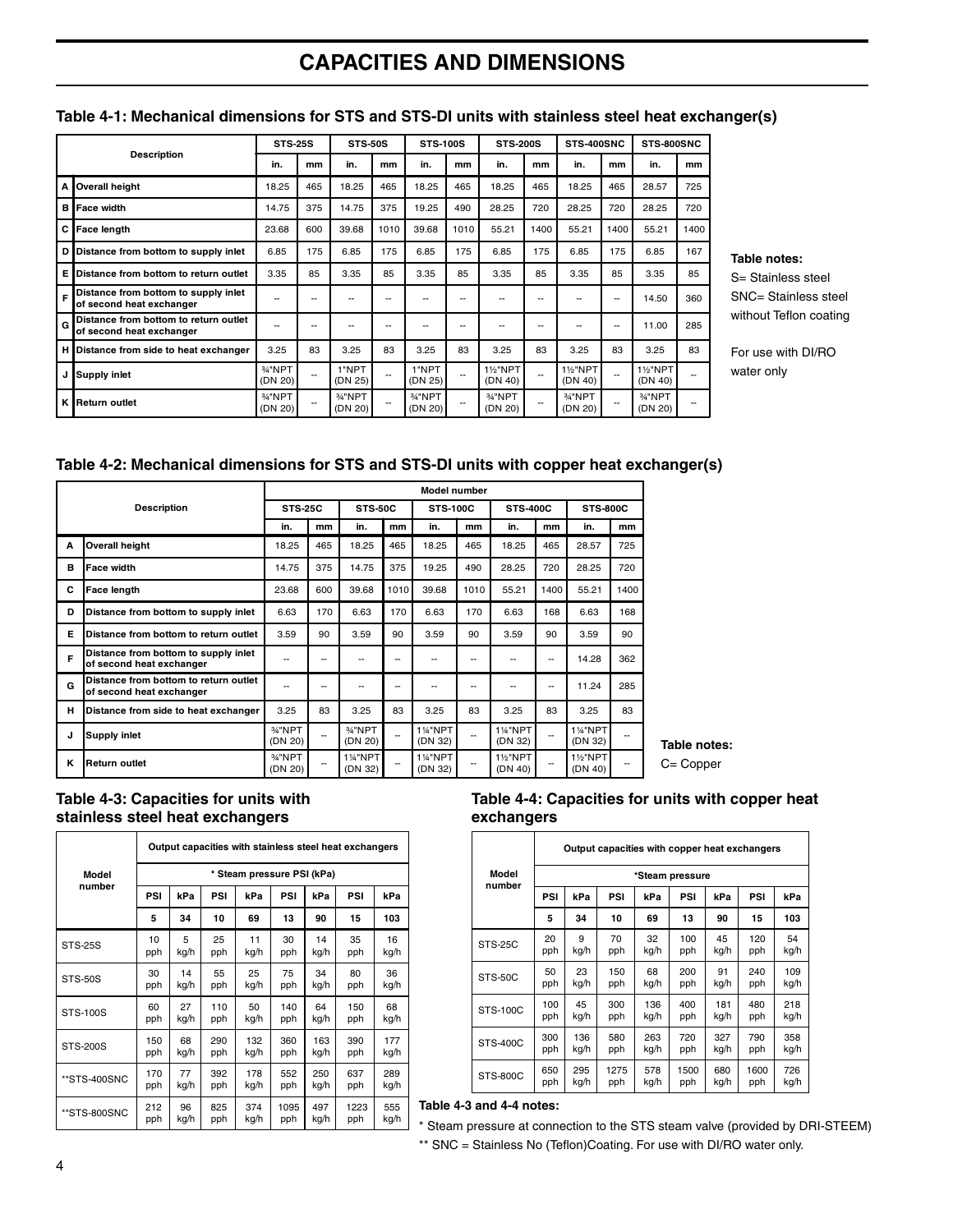## **CAPACITIES AND DIMENSIONS**

#### STS and STS-DI® all sizes

Side view



#### Table 5-1: Humidifier weights

| <b>Model</b><br>number | Operating<br>weight |     | Shipping<br>weight |     |  |
|------------------------|---------------------|-----|--------------------|-----|--|
|                        | lbs                 | kg  | lbs                | kg  |  |
| <b>STS-25</b>          | 175                 | 79  | 95                 | 43  |  |
| <b>STS-50</b>          | 336                 | 152 | 125                | 57  |  |
| <b>STS-100</b>         | 350                 | 159 | 139                | 63  |  |
| *STS-200               | 850                 | 386 | 245                | 111 |  |
| *STS-400               | 950                 | 431 | 320                | 145 |  |
| *STS-800               | 1450                | 658 | 410                | 186 |  |

#### Table 5-1 note:

\*Suspending from overhead construction is not recommended due to operating weight of unit.

#### STS and STS-DI (single heat exchanger) sizes 25S&C, 50S&C, 100S&C, 200S, 400C, and 400SNC

**Front view** 



#### STS and STS-DI (dual heat exchanger) size 800C and 800 SNC



Note: See Tables 4-1 and 4-2 (page 4) for dimensional data.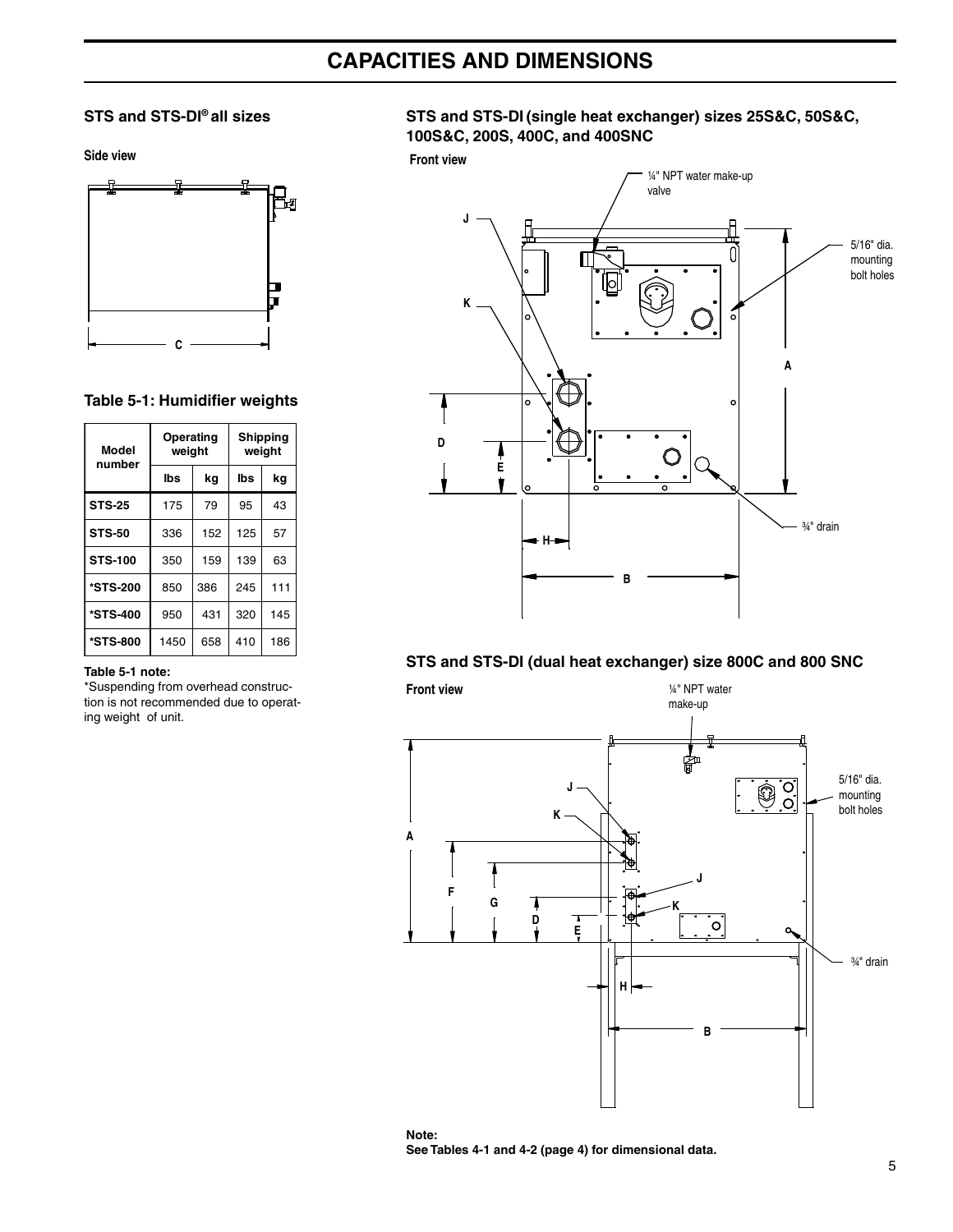#### **Mounting Notes**

1. For the electrode probe water level control and the skimmer system to properly operate, the humidifier must be mounted level in both directions.

2. Access (12" to 18" minimum) for periodic removal of the top cover is recommended. In most cases, scale that forms on the heat exchanger continuously flakes off as it forms and the loose scale settles to the bottom. A cleanout tray on the floor of the evaporator may be removed periodically through the front clean-out opening.

3. Due to the size and weight of the STS® 200, 400 and 800 units, the trapeze hanger and wall brackets are not recommended



#### 5. Mounting STS Unit on Underside of Duct

Mounting humidifier 12" to 18" below duct recommended to facilitate cover removal.

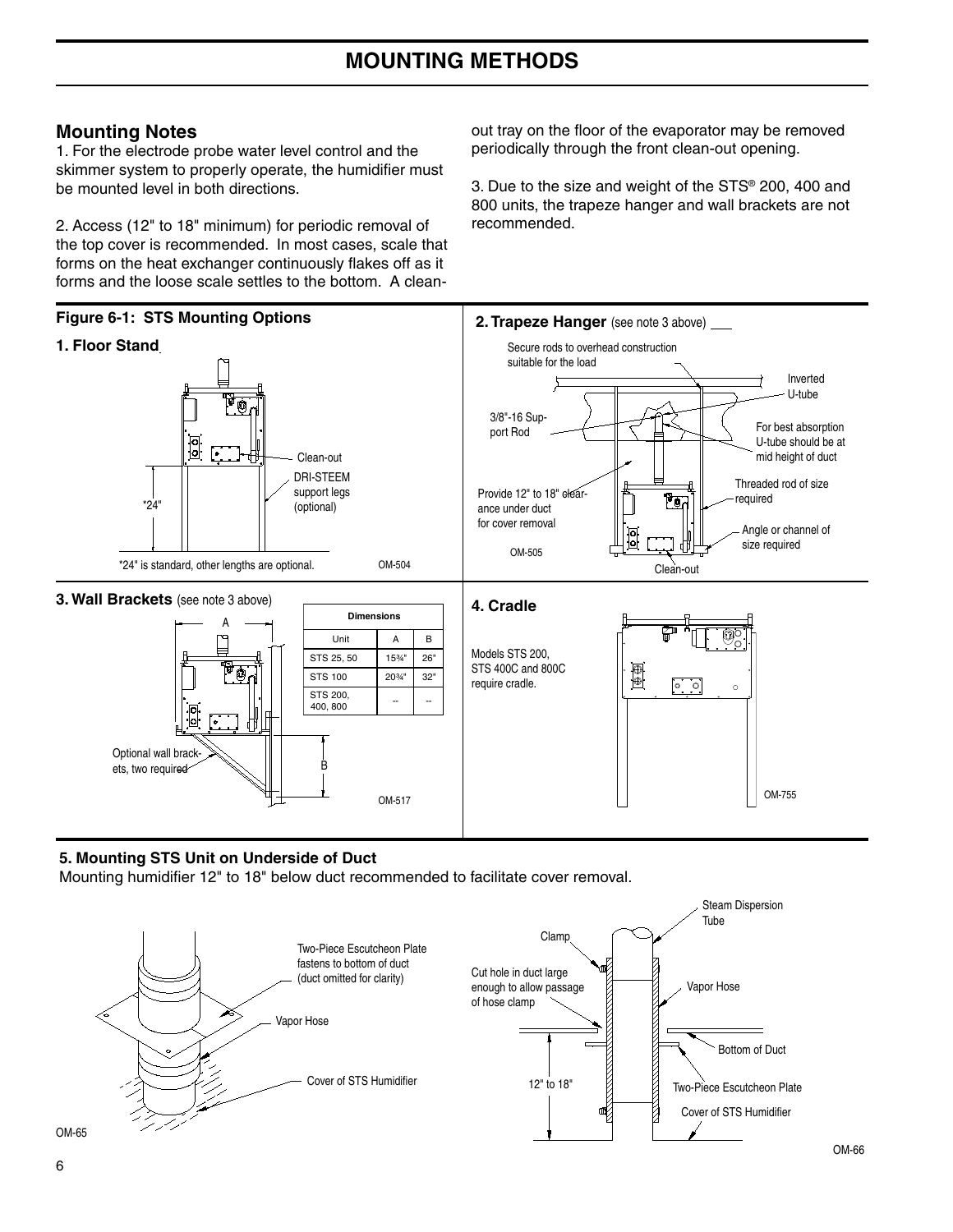## **MOUNTING METHODS**

#### 6. Mounting STS Unit Away from Duct(s) Using Vapor Hose

Stainless steel dispersion tube in middle of duct. Maximum tube length  $= 10<sup>1</sup>$ . OM-50

Vapor hose. (Pitch back min. 2" per foot to humidifier with supports to prevent pockets.) Maximum length 10'. Humidifier must be mounted level.

#### 7. Mounting STS in Air Handling Unit (with U-Tubes)

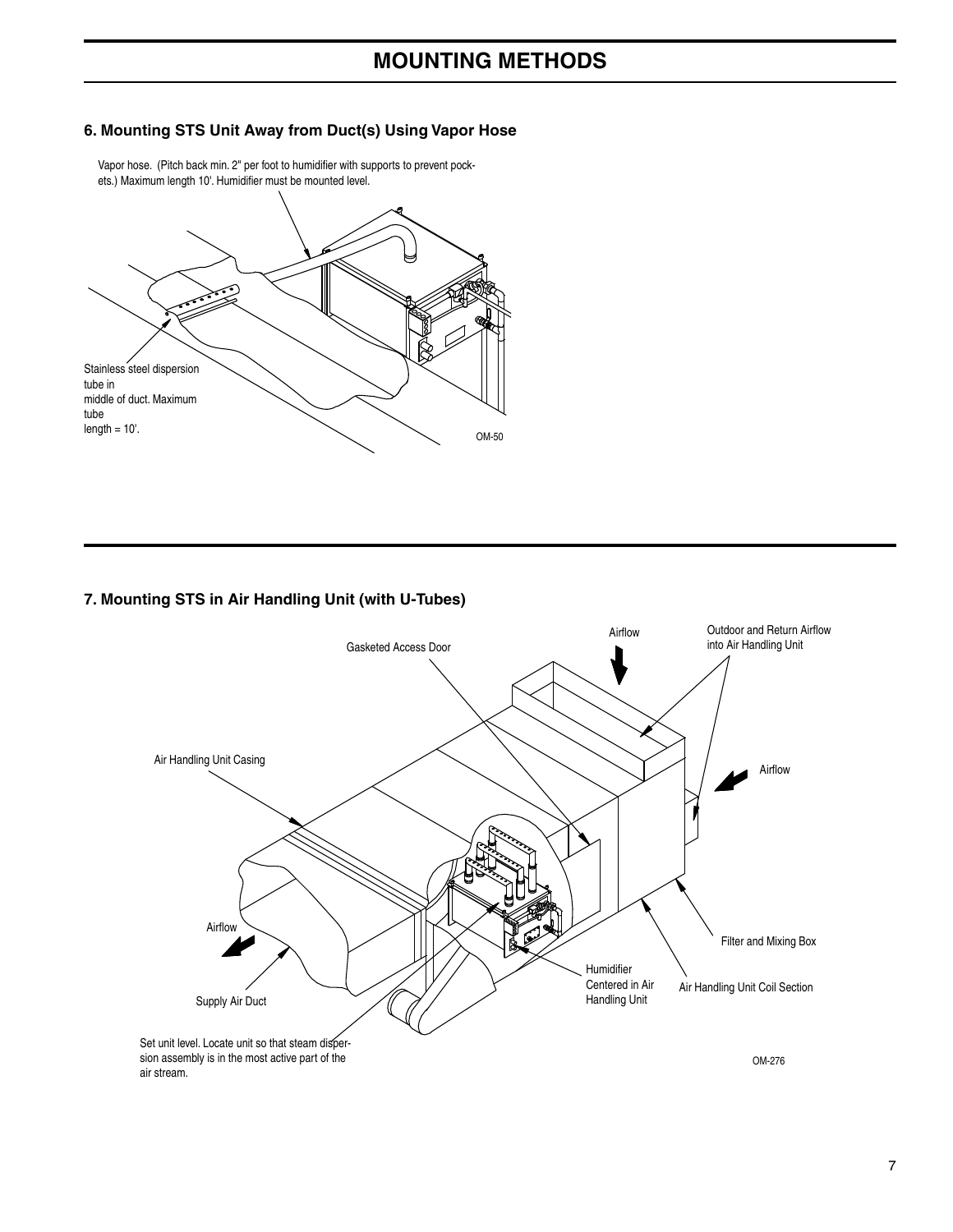#### **Steam Supply**

The heat exchanger in the STS<sup>®</sup> standard humidifier is designed for a maximum steam pressure of 15 psi. The steam valve, trap and strainer are shipped loose for field installation.

#### **Make-up Water Piping**

Either cold or hot water can be used for make-up. The water pressure must be between 25 to 100 psi. If the water pressure is above 60 psi and/or water hammer would be objectionable, a pressure reducing valve or shock arrester should be installed. Even though the STS has an inner 1" air gap, some local codes may require a vacuum breaker in the water supply pipe.

#### **Make-up Water Considerations**

When non-metallic water piping is used, it must be rated to withstand 212°F or greater temperature. If not, the final 3 feet connected to the humidifier should be metallic and should not be insulated

As part of the fill valve assembly, a needle valve is provided. It restricts the rush of cold water entering the evaporating chamber during each fill cycle. The needle valve adjusted to minimize output disruption and potential "water hammer" (water pressure must be between 25 and 100 psi).

The STS Humidifier works with all water types - potable, softened or demineralized make-up water.

Preferably this humidifier should be supplied with softened water. The probe type level control system requires water conductivity of 100 micromhos/cm (2 gr/gal) minimum to function and will not operate with water treated by reverse osmosis or deionizing process. Specially designed STS DI humidifiers are available for use with these water types.

#### **Softened Water**

There are two major advantages derived from using softened water instead of potable water (assuming the untreated supply water hardness is over 10 grains per gallon): maintenance and accuracy of control.

#### **Maintenance**

The skimmer, in conjunction with softened water, is an unbeatable combination for eliminating scale formation in the evaporating chamber. Several seasons of operation with no need for cleaning is normal, even with water having up to 30 grains of dissolved minerals per gallon prior to being softened.

#### **Accuracy of Control**

Reducing the higher skimmer quantity and eliminating the drain/flush cycle (both of which are accomplished by the use of softened water) improves controllability.

#### **Softened Water Reduces Water Usage**

The fewer number of make-ups per unit of time and the lesser the amount of water per make-up, the more "on time" or actual humidifying time will occur thus improving control accuracy. This is especially true when modulating control of the steam input to the humidifier is used.

#### Figure 8-1:

This piping method is recommended when obstruction prevents dispersion tube from being continuously pitched back to the humidifier.

OM-702

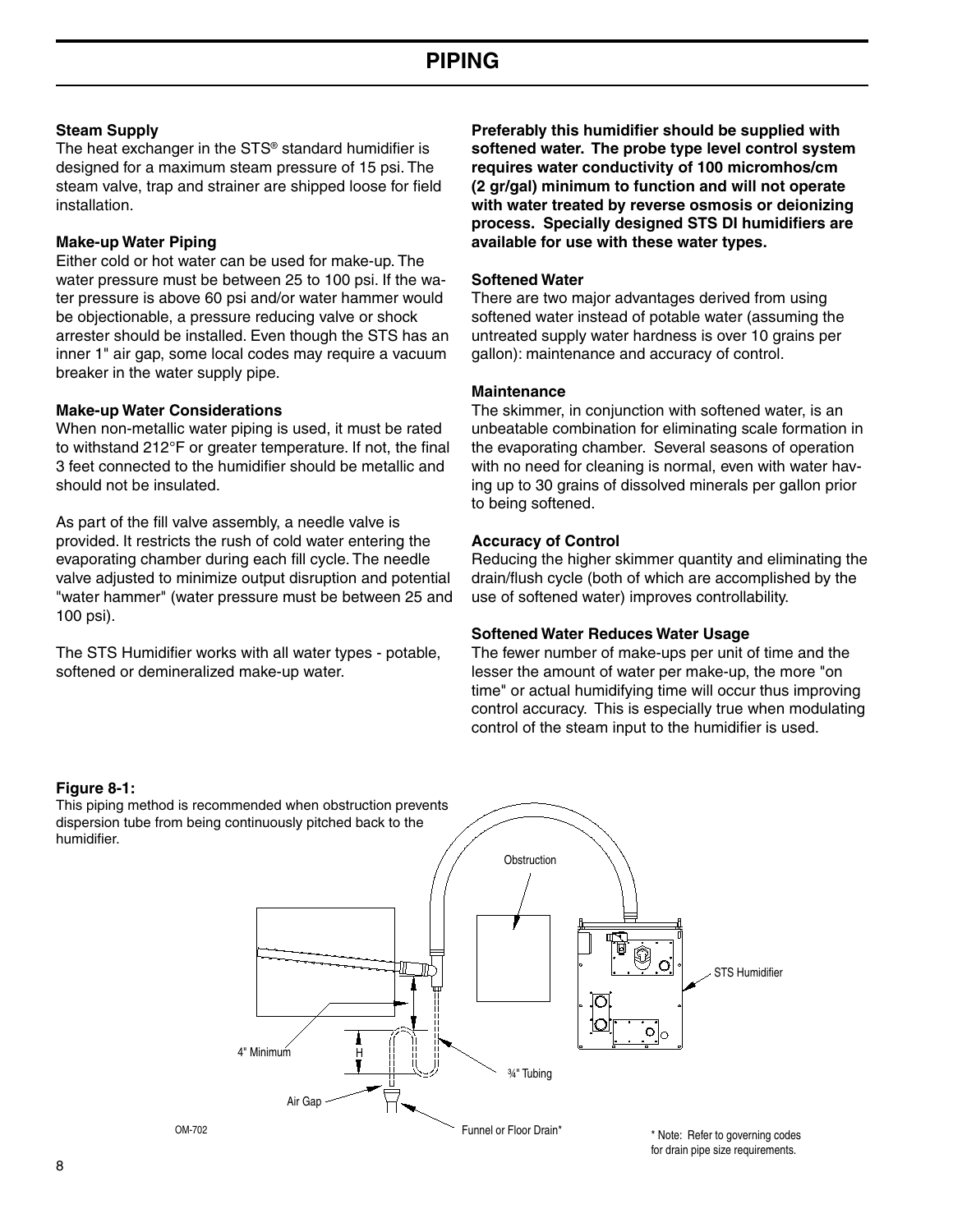#### **Potable Water**

For water less than 10 grains per gallon hardness the skimmer system alone, without softening, usually provides a full season or more of humidification without a need for cleaning the evaporator.

For water hardness above 10 grains per gallon and where softened water is not available the timer operated drain/ flush feature is available. The humidifier control module contains an integral adjustable timer which accumulates the "on" or actual humidifying time of the unit. When this accumulated time reaches the amount previously pre-set in the control module, the drain/flush cycle is activated.

#### **Drain Piping**

A drain line should be extended from the skimmer/drain connection to a sanitary waste. A water seal should be provided in the drain line of sufficient height to contain the pressure developed within the humidifier. Without this, steam will be forced through the drain line which would be objectionable. The depth of the water seal must be sufficient to overcome the static pressure of the air handling system plus the pressure developed by the humidifier itself. (Refer to table 11-1 on page 11.)

Figure 9-1: This piping method is recommended when humidifier must be mounted higher than the duct.



OM-703

\* Note: Refer to governing codes for drain pipe size requirements.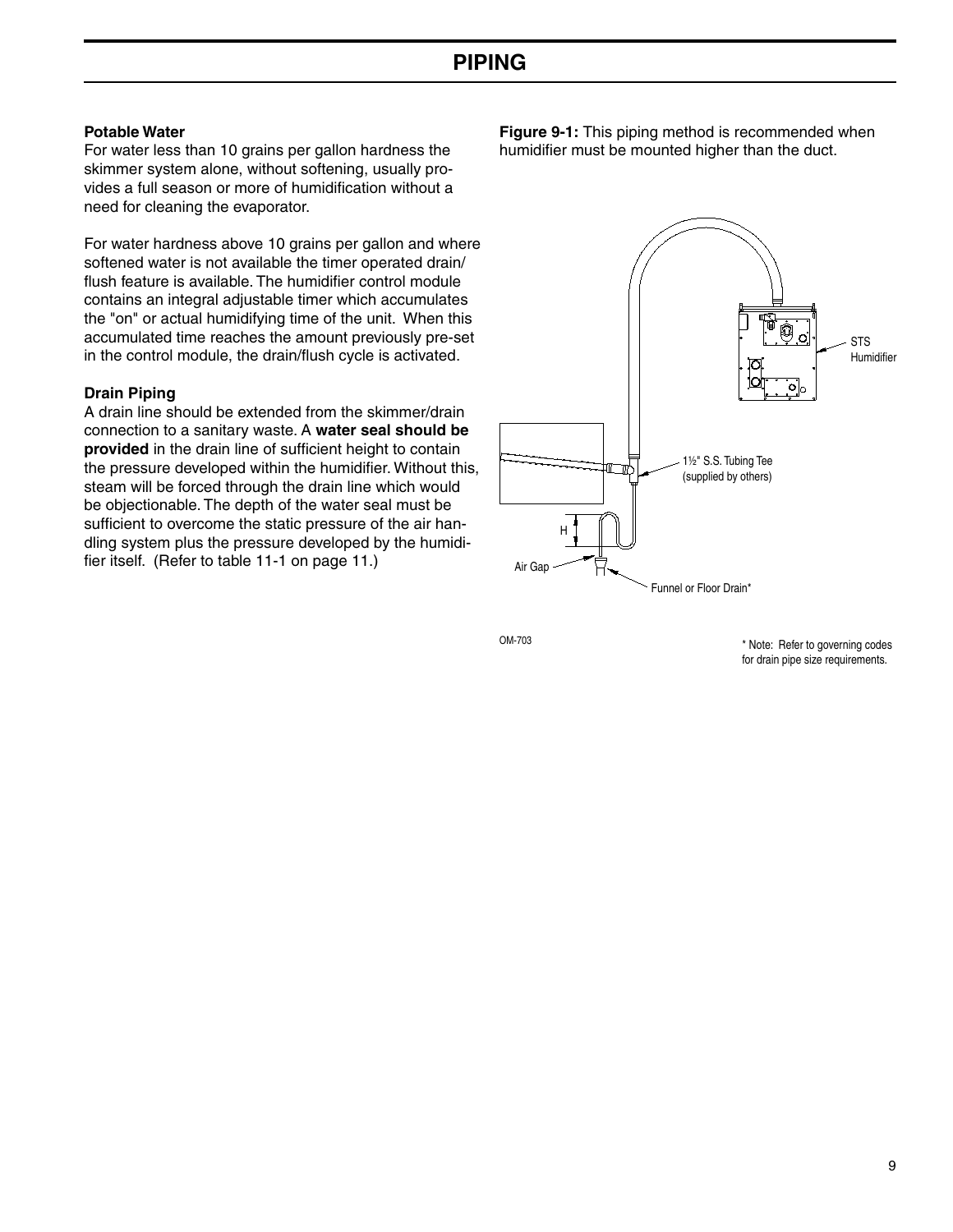Figure 10-1 - Piping of STS<sup>®</sup> from an overhead steam supply main with condensate returned to a vented gravity flow return system. Note the steam trap installed at the bottom of the branch rise feeding the steam valve of the STS. Failure to install this trap will cause water hammer, which could damage the STS heat exchanger.

Figure 10-2 - Depicts the same supply configuration, however the condensate return main is above the STS and the condensate must be "lifted". Lifts in excess of six inches per PSI steam inlet pressure should not be attempted. Check valves down stream of both steam traps are necessary to avoid hammer and associated problems.

In both instances, Figure 10-1 and 10-2, vacuum breakers are necessary to ensure condensate can drain from the heat exchanger when the steam valve closes.





Figure 10-2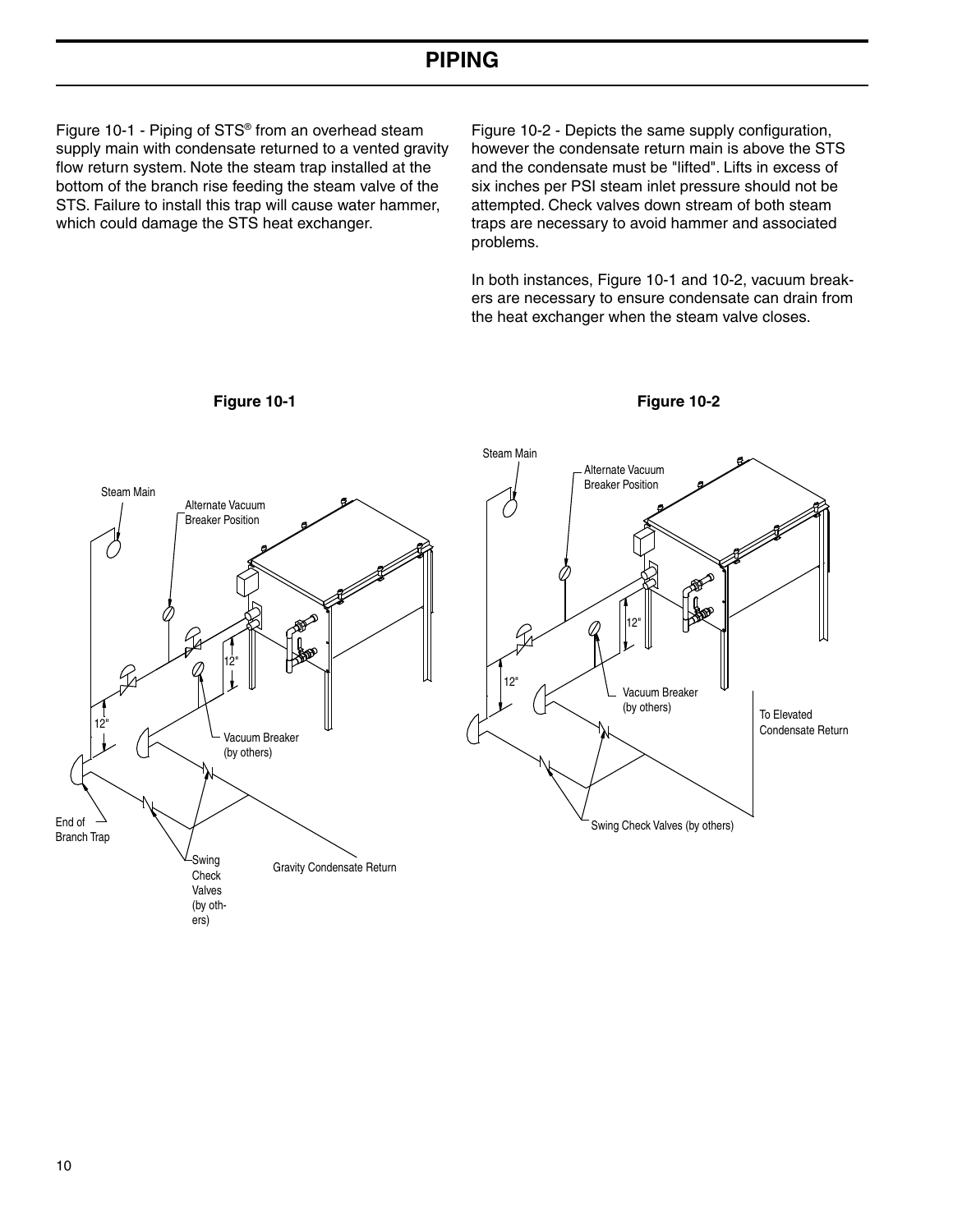#### Figure 11-1: Standard STS®



#### Table 11-1: Water Seal Height Recommendations

| <b>Water Seal Height (H)</b>     |               |  |  |  |  |  |
|----------------------------------|---------------|--|--|--|--|--|
| Unit Output<br>(pounds per hour) | н<br>(inches) |  |  |  |  |  |
| 5-138                            | 12            |  |  |  |  |  |
| 139-183                          | 15            |  |  |  |  |  |
| 184 and higher                   | 18            |  |  |  |  |  |



Note: Drain piping material must be suitable for 212°F (100°C) water.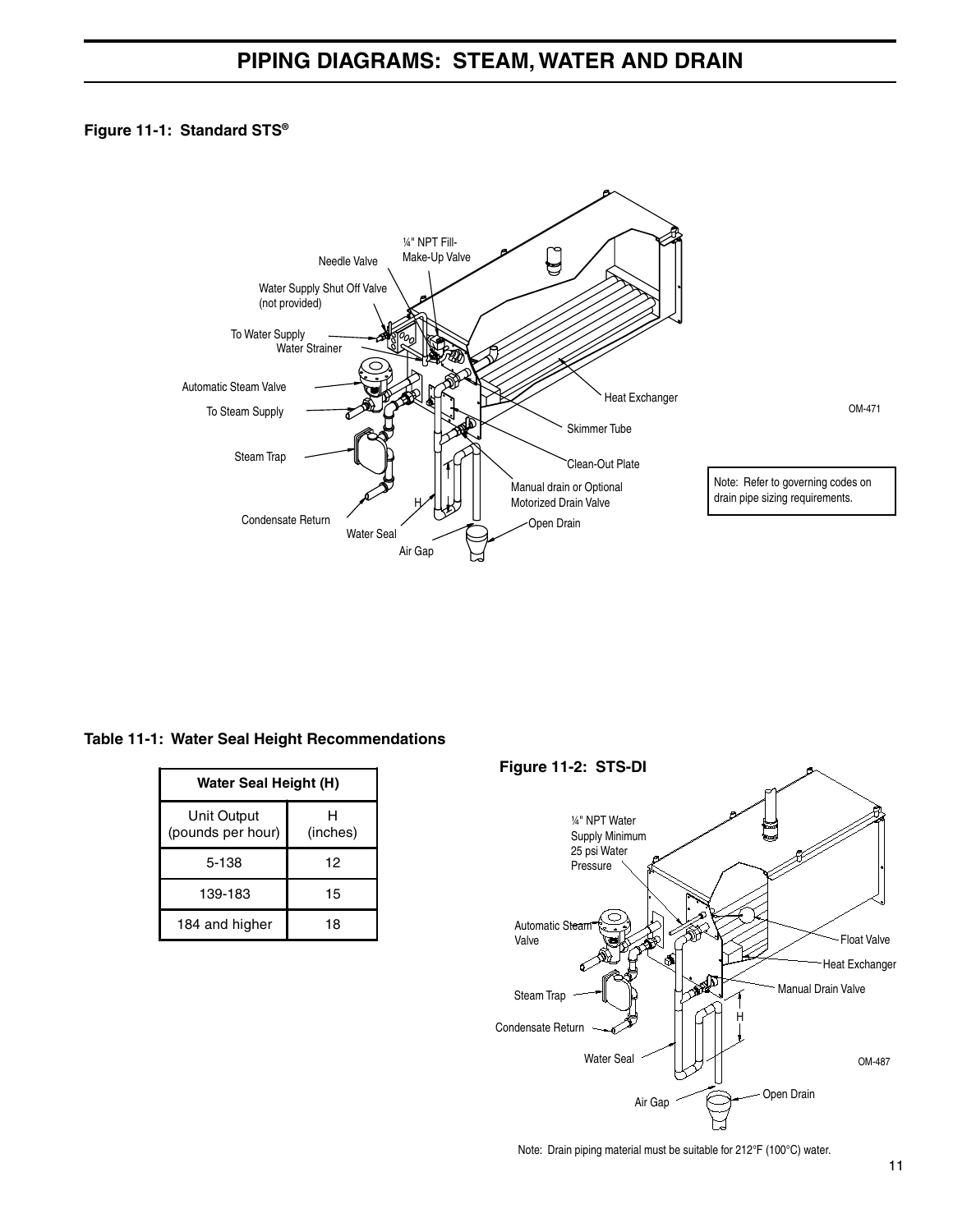## PIPING DIAGRAMS: STEAM, WATER AND DRAIN



## **ELECTRICAL**

The electrical supply is 120 volt, single phase. The control cabinet should be mounted in a location for service. All wiring must be in accordance with all governing codes and the STS<sup>®</sup> wiring diagram. A wiring diagram is inside the control cabinet. The wiring between the control cabinet and the humidifier must be 105°C rated wire

Please refer to the VAPOR-LOGIC, O&M for electrical connection information on the controller.

Caution: Only qualified electrical personnel should perform installation and start-up procedures.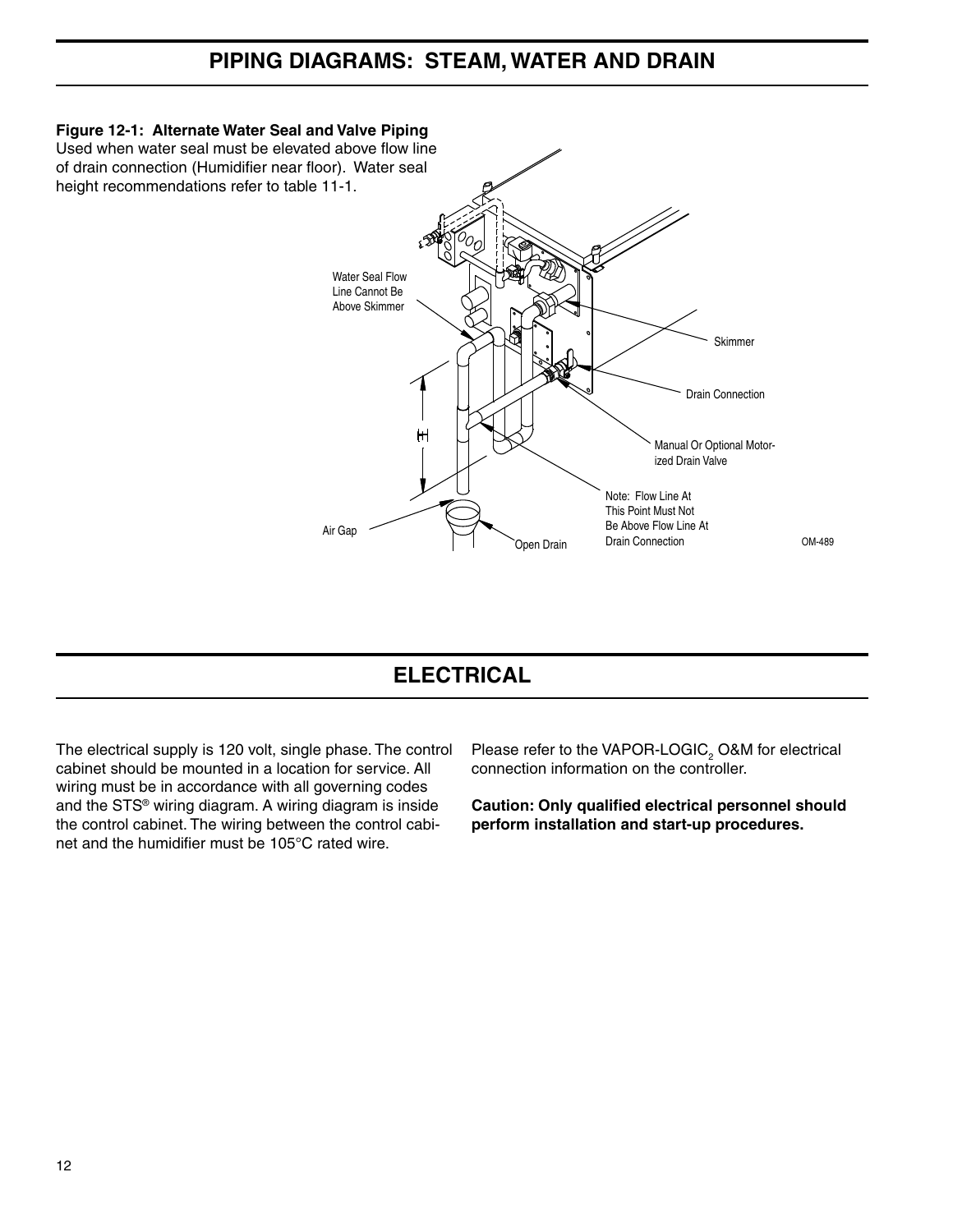## **STS Dispersion Tube Installation with Condensate Drain**

#### **Vapor Hose**

- Vapor hose should be supported to prevent sags or low spots and to maintain a minimum pitch of 2" per foot back to the humidifier.
- When mounting the humidifier above the level of dispersion tube, see page 9.

Failure to follow the above recommendation may result in excessive back pressures being imposed on the humidifier. This in turn may lead to dispersion tube(s) spitting, lost water seals or leaking gaskets. When distance between humidifier and the dispersion tube(s) exceeds 10 feet, consult factory for special recommendations.

#### **Hard Piping**

- Hard piping should have a minimum I.D. of 11/2".
- A minimum pitch of 2" per foot back to the humidifier should be maintained.
- 90° elbows are not recommended, use two 45° elbows one foot apart instead.
- Thin wall tubing will heat up faster and cause less start up loss than heavy wall pipe.
- Insulating the hard piping will reduce the loss in output caused by condensation.

#### **Tube Mounting**

- Mount dispersion tube level.
- Best vapor absorption occurs when dispersion tube discharges against the air flow.
- \*\* Return line piping material must be suitable for 212° F  $(100^{\circ}C)$  water.

#### **Minimum Condensate Drain Line Sizing**

- One or two tubes: 3/4" I.D.
- Three or more tubes 1" I.D.

#### Figure 13-1: Single Tube Insertion Length  $2.5^{\circ}$ Mountina  $3.25'$ **Bracket** Pre-molded High Temperature Resin Steam Inserts Mounting  $1.5'$ **Bracket**  $3.25$ 1/<sub>2</sub>" O.D.Copper Tubing (condensate drain) 1/4" NPT End Movable Escutcheon Plate (Plate can be mounted within limits of 2.5".) **OM-351**



#### Figure 13-3: Multiple Tube with Condensate Return to Humidifier

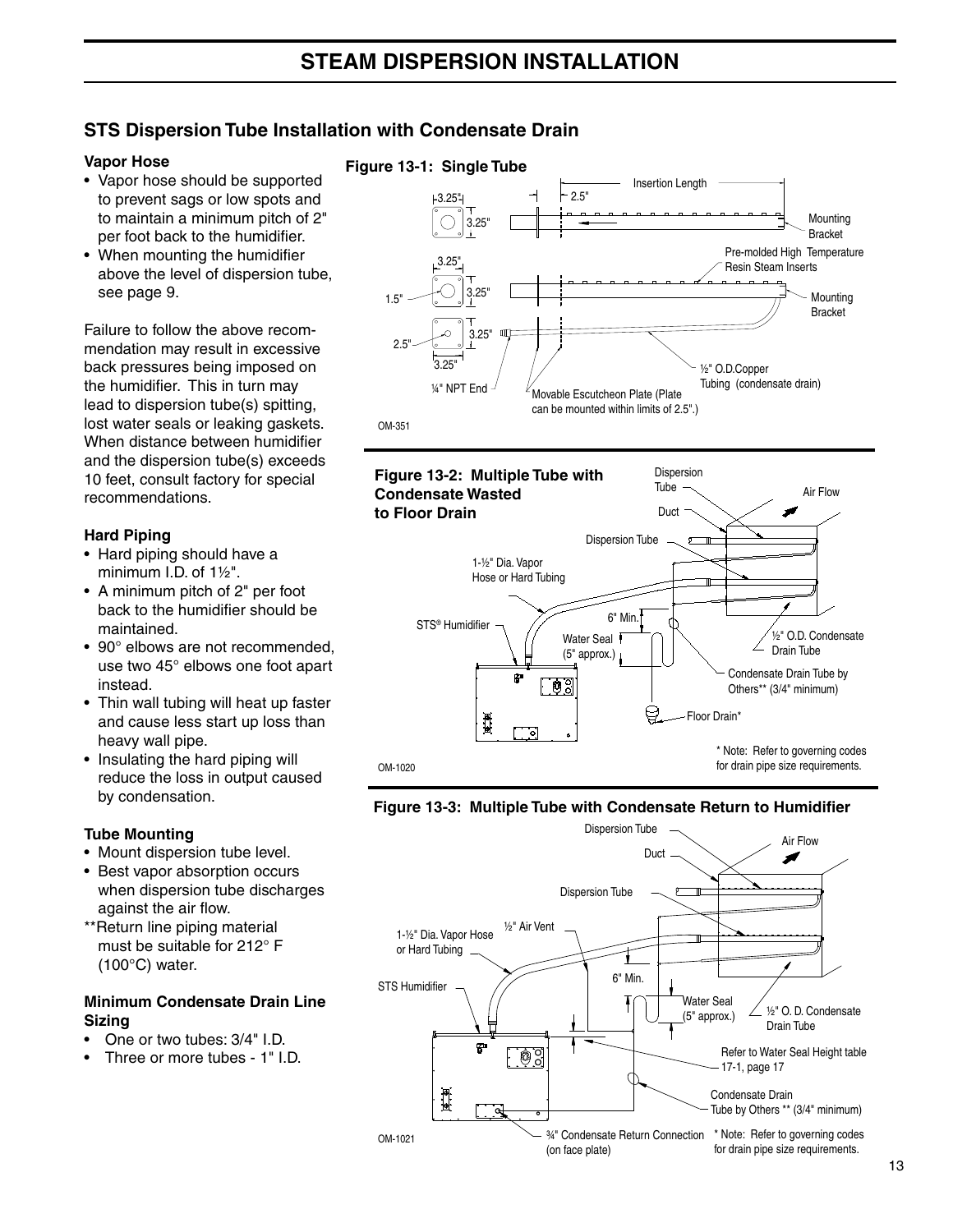#### **Selecting the Location:**

- A. It is very important that the dispersion method be located where the water vapor being discharged will be carried off with the airstream and will not cause condensation or dripping from the duct.
- B. In general, the dispersion method is best placed where the air can most readily absorb the moisture being added without causing condensation at or after the unit. This will normally be after the heating coil or where the air temperature is highest.
- C. Do not place the dispersion method too close to the intake of a high efficiency filter. The filter may remove the visible moisture and become waterlogged.\*
- D. Do not place dispersion method where water vapor will impinge on a metal surface.
- E. Do not place the dispersion method too close to a split in the duct. The unit may put more moisture in one branch then the other.

#### **Installation Above Valuable Equipment**

Water piping and humidifiers should not be installed above expensive apparatus or equipment. The risk of a broken water pipe, leaking valve gland, condensation or other water leaks may occur causing serious damage and costly repairs to the equipment below.

Where this type of installation cannot be avoided install a drip tray constructed of galvanized sheet under the humidifier, valve, etc. to catch any possible water drip.

It is advisable to terminate the drain above an open floor drain. The overflow from the STS® should be piped separately to a floor drain rather than the drip pan.



#### Figure 14-1: Installation Above Valuable Equipment

\* The distance steam will travel within a given airstream is predictable and can be determined using the STS catalog. If this has already been done, the travel distance should be specified; if not, consult the STS catalog or contact you DRI-STEEM representative or the DRI-STEEM factory.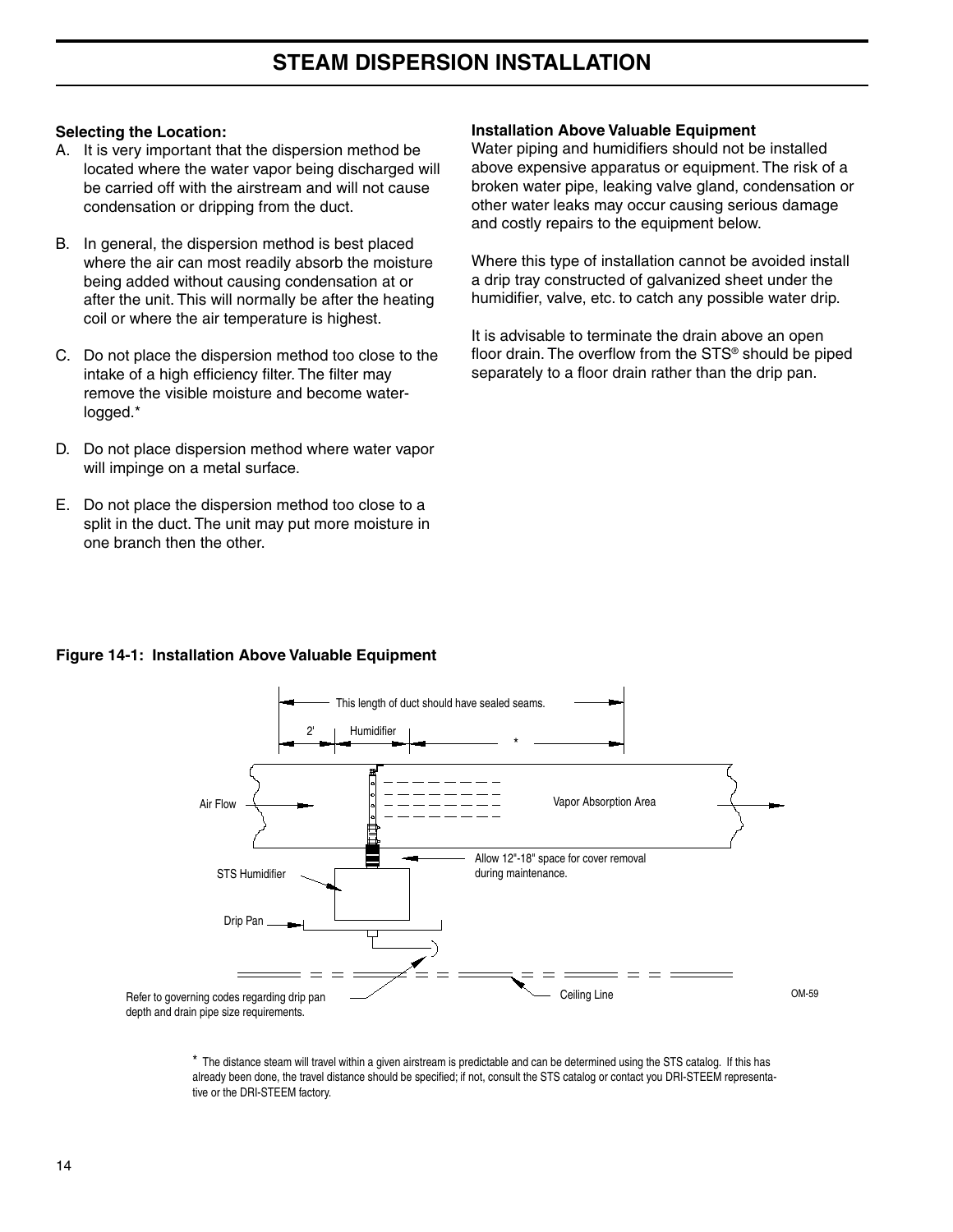#### **Horizontal Duct Installation**

1. Unpack Shipment and verify receipt of all RAPID-SORB components with packing list. Report any shortages at once to the DRI-STEEM factory.

2. Provide necessary access around and into duct work.

3. Locate 1" x 11/2" stainless steel channel inside duct centered between duct side walls. Hang channel from top of duct with the two mounting holes provided.

4. Locate dispersion tubes and slide hose cuffs over end of each tube, include a pair of hose clamps.

5. Note direction of air flow within duct then arrange each dispersion tube so steam will blow perpendicular to the air flow. Use the hex bolts provided to attach tubes to overhead 1" x 11/2" channel. Do not secure. On units with the header mounted outside the duct, punch-out necessary clearance holes in base of duct to slide dispersion tubes up from bottom (see figure 15-2).

6. For a Header Inside the Duct (See figure 15-1.): Punch or cut out necessary clearance holes for RAPID-SORB header. Slide header into the duct, position header and slide the dispersion tube hose cuffs or slip couplings over the header dispersion tube nipples.

Position the header so vertical dispersion tubes are perpendicular to duct and pitch the header toward condensate drain. Secure header to the mounting bracket. Use escutcheon plates to secure header where it enters the duct.

Check that the dispersion tubes release steam perpendicular to the air flow. Secure tubes to the overhead channel. Secure the channel to the duct, and secure hose cuffs or slip couplings over tube and header tube nipples.

For a Header Outside the Duct (see figure 15-2.): Position header under dispersion tubes, then slide hose cuffs or slip couplings over header dispersion tube nipples.

Position the header so dispersion tubes are perpendicular to duct and pitch the header to condensate drain. Secure dispersion tubes in place with the tube escutcheon plates provided.

Check the position of the tubes for steam release perpendicular to the air flow. Secure tubes to the overhead channel, and secure channel to the duct. With header pitched to condensate drain, slip hose cuffs or slip couplings over tube nipples and secure.

7. Connect a condensate drain to header, provide the water trap as shown and run to open drain, sized per governing codes.

8. Attach the header swivel hose connector to main header using the hose cuff and clamps provided, do not secure.

9. Route the necessary number of vapor hoses or pipes from the humidifier tank, position connector to accept the hoses or pipes and secure.

Note: Refer to page 10 for vapor hose information on routing and for alternate vapor hose installation methods.

## Figure 15-1: RAPID-SORB Unit





#### Figure 15-2: RAPID-SORB Unit **Header Under Duct**

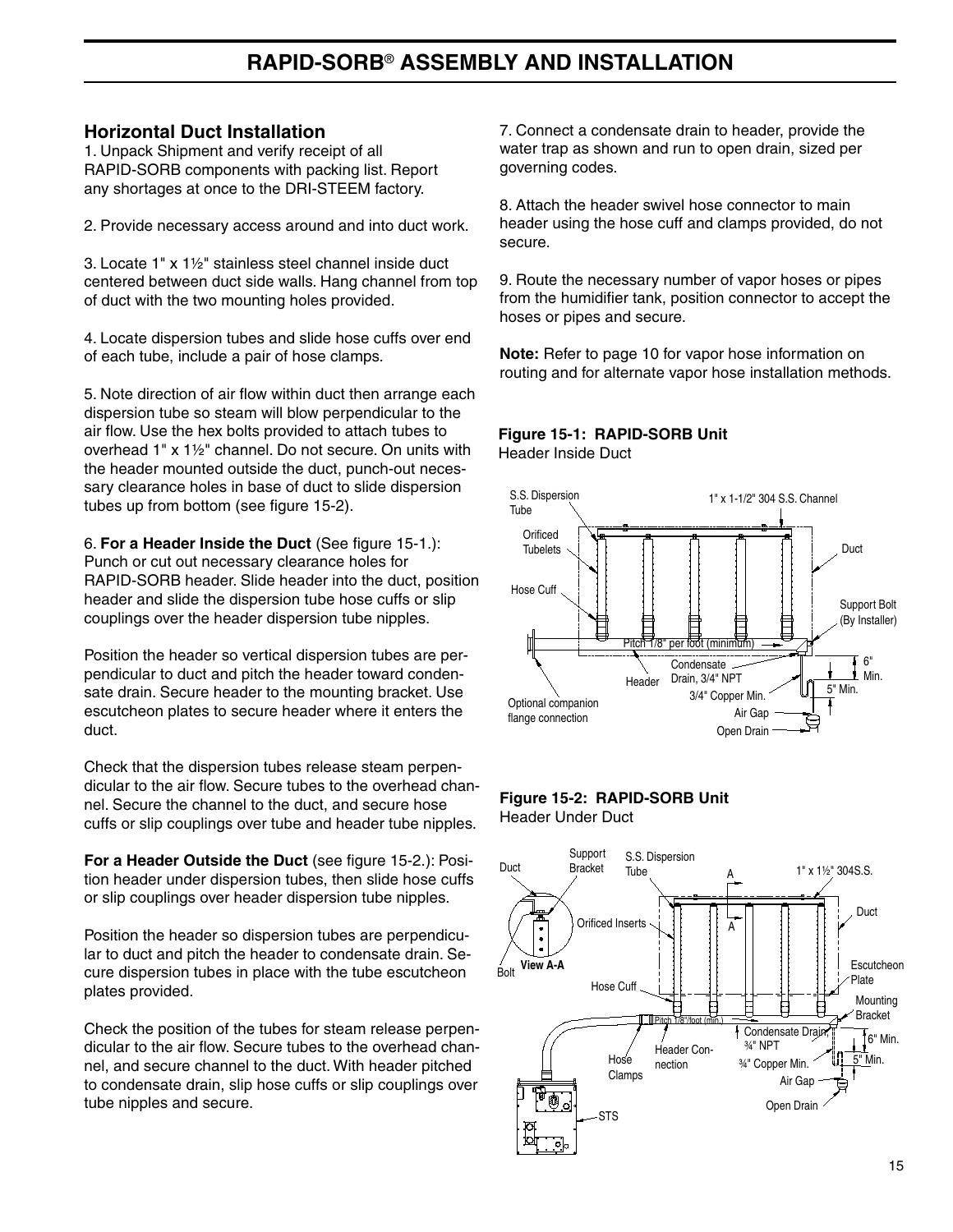### **Vertical Duct Installation**

Install the RAPID-SORB<sup>®</sup> with dispersion tubes and header pitched to condensate drain as shown in figures 16-1, 16-2, and 16-3.







#### Table 16-1\*: Maximum Steam Carrying Capacity in Lbs/Hr and Kg/Hr

|                          | <b>Vapor Hose</b>                                |             | <b>Copper or Stainless Steel Tubing and</b><br><b>Schedule 40 Steel Pipe</b> |                                                        |           |  |  |
|--------------------------|--------------------------------------------------|-------------|------------------------------------------------------------------------------|--------------------------------------------------------|-----------|--|--|
| Hose I.D.                | <b>Developed Length</b><br>of 10' (3.0 Meters)** |             | Tube or<br><b>Pipe Size</b>                                                  | <b>Base on Developed</b><br>Length of 20' (6 Meters)** |           |  |  |
| $1\frac{1}{2}$ " (38 mm) | 150 lbs/hr                                       | 68 kg       | $1\frac{1}{2}$ " (38 mm)                                                     | 150 lbs/hr                                             | 68 kg/h   |  |  |
| 2" (50 mm)               | 250 lbs/hr<br>115 kg                             |             | 2" (50 mm)                                                                   | 220 lbs/hr                                             | 100 kg/h  |  |  |
|                          |                                                  | 3" (75 mm)  | 450 lbs/hr                                                                   | 205 kg/h                                               |           |  |  |
|                          |                                                  |             | 4" (100 mm)                                                                  | 750 lbs/hr                                             | 340 kg/h  |  |  |
|                          |                                                  | 5" (125 mm) | 1400 lbs/hr                                                                  | 635 kg/h                                               |           |  |  |
|                          |                                                  |             | 6" (150 mm)                                                                  | 2300 lbs/hr                                            | 1043 kg/h |  |  |

\* Based on total pressure drop in piping/hose of 5" (12.65 mm) W.C.

\*\* For developed length add 50% to measured length for pipe fittings.

Note: To minimize lossof humidifier capacity and efficiency, it is recommended that tubing/piping be installed.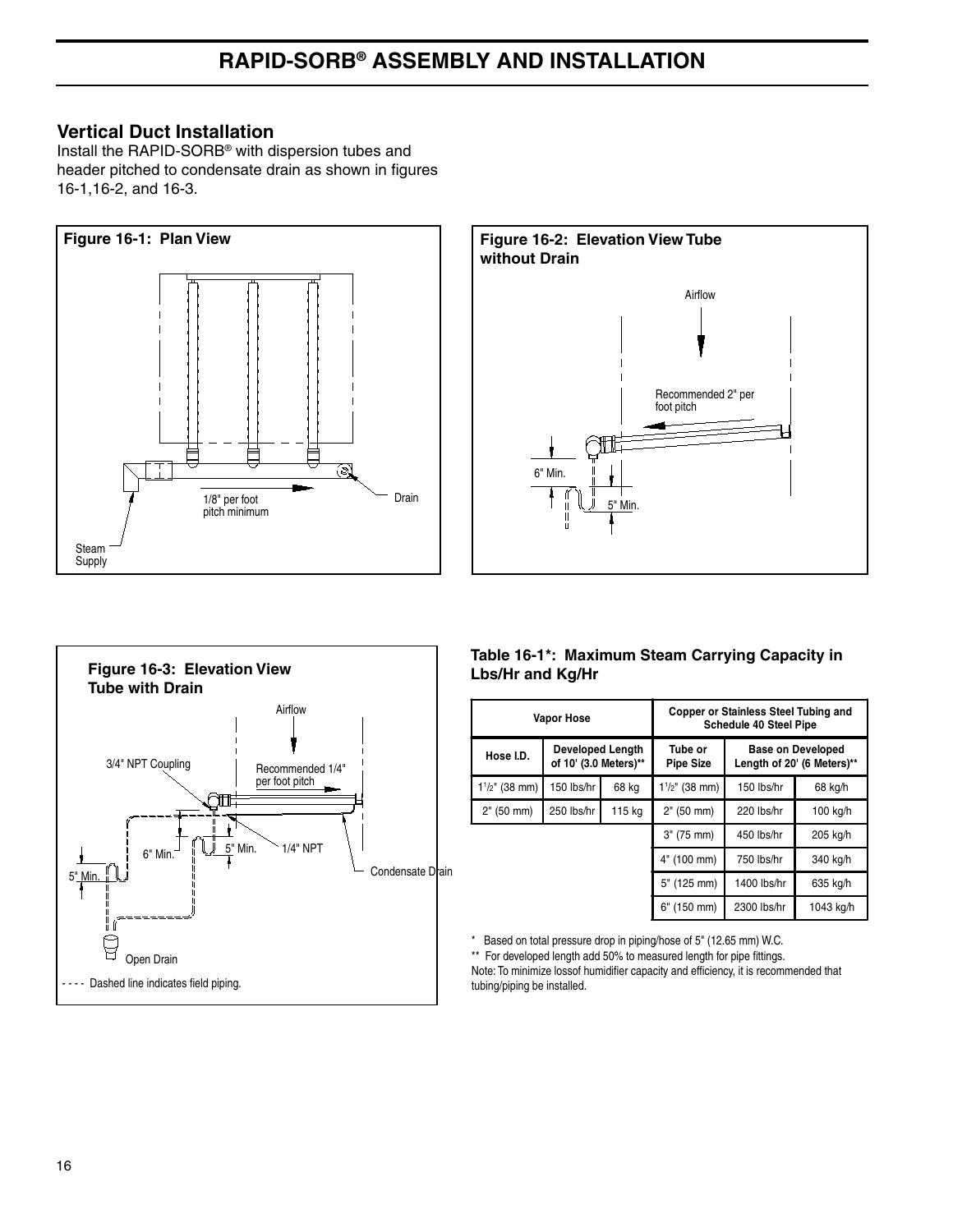#### Figure 17-1: Reliable Electronic Probe Control **Maintains Water Level**



A simple three-probe conductivity sensor cycles a solenoid-operated water fill valve to maintain the proper water levels

The STS<sup>®</sup> humidifier is provided with a standard VAPOR-LOGIC<sup>®</sup>, microprocessor control system, see the VAPOR-LOGIC, Installation and Operations Manual for more information. Then continue reading this manual beginning at the maintenance section on page 20.

## **Water Control with VAPOR-LOGIC,**

When the power is activated the solenoid-operated water fill valve will open, filling the evaporating chamber. Filling will continue until water reaches level A, at which time the fill valve will close. To ensure that the water seal is filled with water, disconnect probe plug and cable from probe rod assembly (located on face plate), allowing the fill valve to re-energize and overfill humidifier tank. This process will take only seconds; probe plug and cable must then be reconnected.

#### **Water Refill**

During operation, the water line will drop to level B. At this level the fill valve opens, and remains open until the water line returns to level A.

#### **Adiustable Surface Skimmer**

Each time the evaporating chamber refills, the upper 1/4" of water is immediately drained off through the skimmer. This carries away the mineral residue formed during the previous evaporating cycle. This skimming action effectively removes most of the mineral concentration in much the same way as the surface blowdown does in a steam boiler. This simple device greatly reduces the frequency of cleaning the evaporating chamber.

Note: Preferably this humidifier should be supplied with softened water. However, the probe type level control system requires water conductivity of 100 micromhos/cm (2 grains/gal) minimum to function and may not operate in water treated by the reverse osmosis or deionizing process. Specially designed STS Model DI humidifiers are available for use with these water types.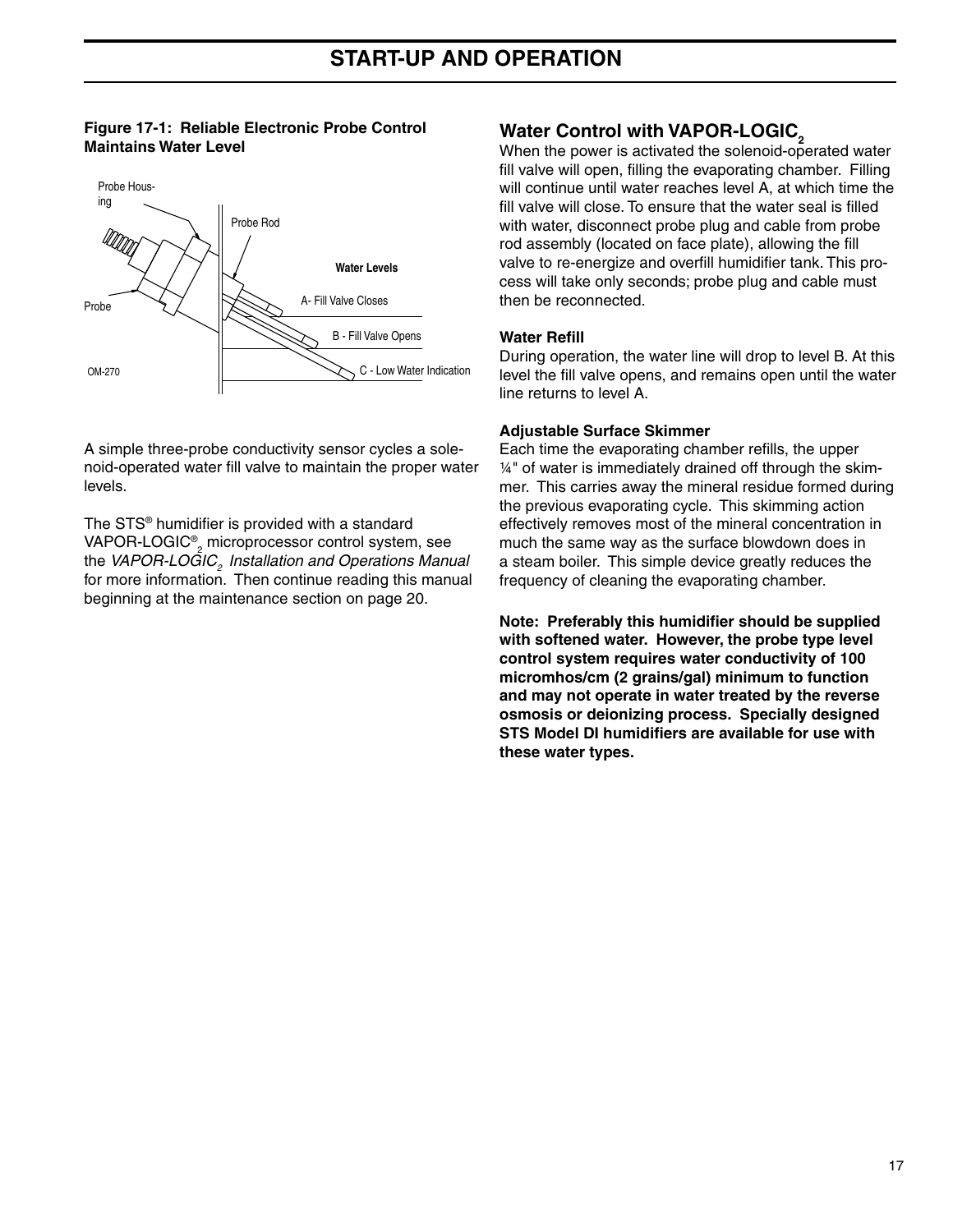## **RECOMMENDED MAINTENANCE**

**Caution:** Allow unit to cool before performing any maintenance. Manually open the drain valve and the fill valve will be energized. Let the fill water run until the tank is cooled then shut off the contractor/field installed supply water valve.

STS<sup>®</sup> is designed to deal with dissolved minerals in one of two ways depending on the degree of hardness. For light to moderate hardness (up to 10 grains per gallon) the surface skimmer action plus periodic cleaning is usually adequate. For high mineral content water (above 10 grains per gallon) a periodic drain and flush along with periodic cleaning may be helpful.

The frequency of cleaning will be dictated by water condition and evaporation load.

**Caution:** When performing maintenance on the STS always turn off electric power to control panel. Close steam supply and water make-up valves.

#### **Seasonally or as Required**

#### 1. Cleaning Tank

Remove loose scale in humidifier tank before the build-up reaches the underside of the heat exchanger(s).

#### 2. Cleaning Probes

Remove cap assembly and unscrew the probe holder from the STS unit. The scale will easily flake off from the sensing probes. The sensing portion (bottom 3/8") of the probe should be brushed clean with stainless steel wool. Re-install the probe holder with arrows up and "top" marking at the top.

#### 3. Cleaning Skimmer Tube

Remove the elbow section of the skimmer and rotate tube so that loosened material will drop out. Loosen deposits with a long tool such as a screwdriver or section of small diameter pipe and reassemble elbow. Skimmer drainage should be verified by visual inspection once per week. Water should drain from skimmer drain pipe after each fill cycle. (For cleaning piping, disconnect and flush out. If mineral deposits have restricted the flow, replace piping.)

#### 4. Inspect Gaskets

Replacement procedures are provided with new gaskets.

#### **Summer Maintenance**

After the humidification season, a complete inspection and cleaning of the heat exchanger, probe control, skimmer, and water chamber is recommended. After cleaning, the unit should remain empty until humidification is required. On units with TEFLON<sup>®</sup> coated heat exchangers, do not use a sharp object when cleaning. Cuts or scratches on the heat exchanger will impair its ability to shed scale during operation, and could cause the TEFLON to separate from the metal surface.

#### **Adjusting the Surface Skim Bleed-Off Quantity**

The skim time determines the quantity of water skimmed with each fill cycle. The skim time is field adjustable using the VAPOR-LOGIC, keypad.

#### Model STS<sup>®</sup>-DI Only

The humidifier should be inspected for leaks at least annually. All safety devices in the control cabinet should be cycled on and off to verify that they are functioning.

#### **Cleaning the Evaporating Chamber**

As long as mineral-free water is used in the STS-DI humidifier, no cleaning or flushing of the evaporating chamber should be necessary.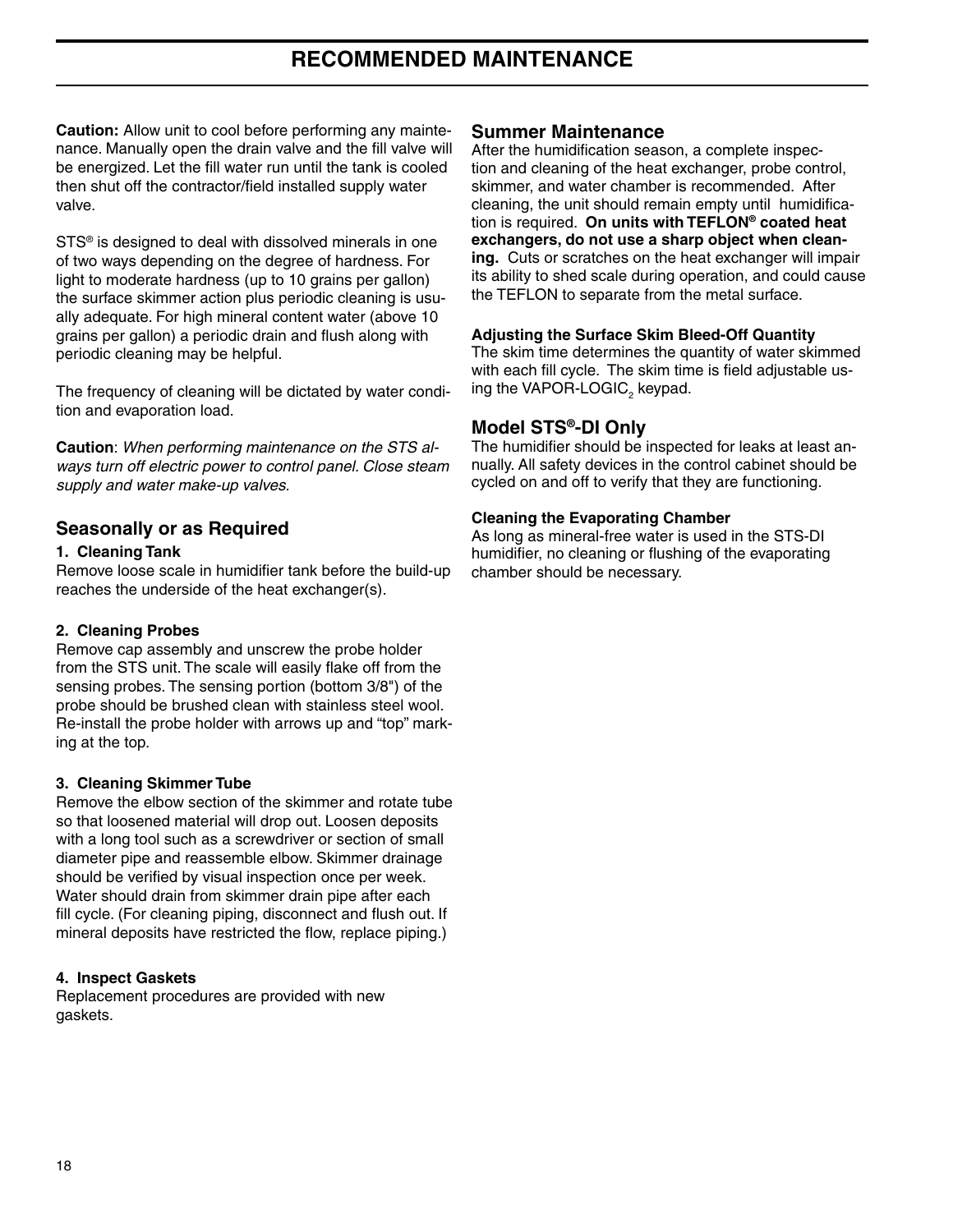#### **Introduction**

After the system has been properly installed and connected to both electrical and water supplies, it may then be started.

## **Mounting**

Check mounting to see that unit is level and securely supported before filling with water.

## **Piping**

Verify that all piping connections have been completed as recommended and that steam and water pressures are available.

### **Electrical**

Verify that all wiring connections have been made in accordance with the STS<sup>®</sup> wiring diagram.

#### **Control System**

For VAPOR-LOGIC,<sup>®</sup> microprocessor control system, refer to the Installation and Operations Manual enclosed with the product shipment.

#### **Control Circuits**

- a) Adiust humidistat to "call" setting.
- b) Open shut-off valve on water supply line. Water should flow through float valve.
- c) Turn electric power on to control cabinet.
- d) Fill the water seal in drain line by manually opening drain valve for a few seconds.
- e) Open steam stop valve. Steam should be heard passing through the automatic steam valve into the humidifier heat exchanger.
- Check out function of field installed air flow  $f$ switch, high limit duct humidistat, and controlling humidistat to ensure that they are in control of steam valve.

## **Recommended Maintenance-STS-DI System** (deionized water)

The STS-DI humidifier does not require regular maintenance. A periodic visual inspection is recommended to identify gasket or piping leaks. Control circuit and safety switches should be checked to verify they properly control the steam valve.

Caution: Overtightening cover will cause leaks. All cover knobs are turned down at the factory until the bottom of the knob makes contact with the flange, then one half turn further. If more compression is required, turn all knobs a half turn more. Do not turn knobs more than a half turn before identifying that a leak still exists.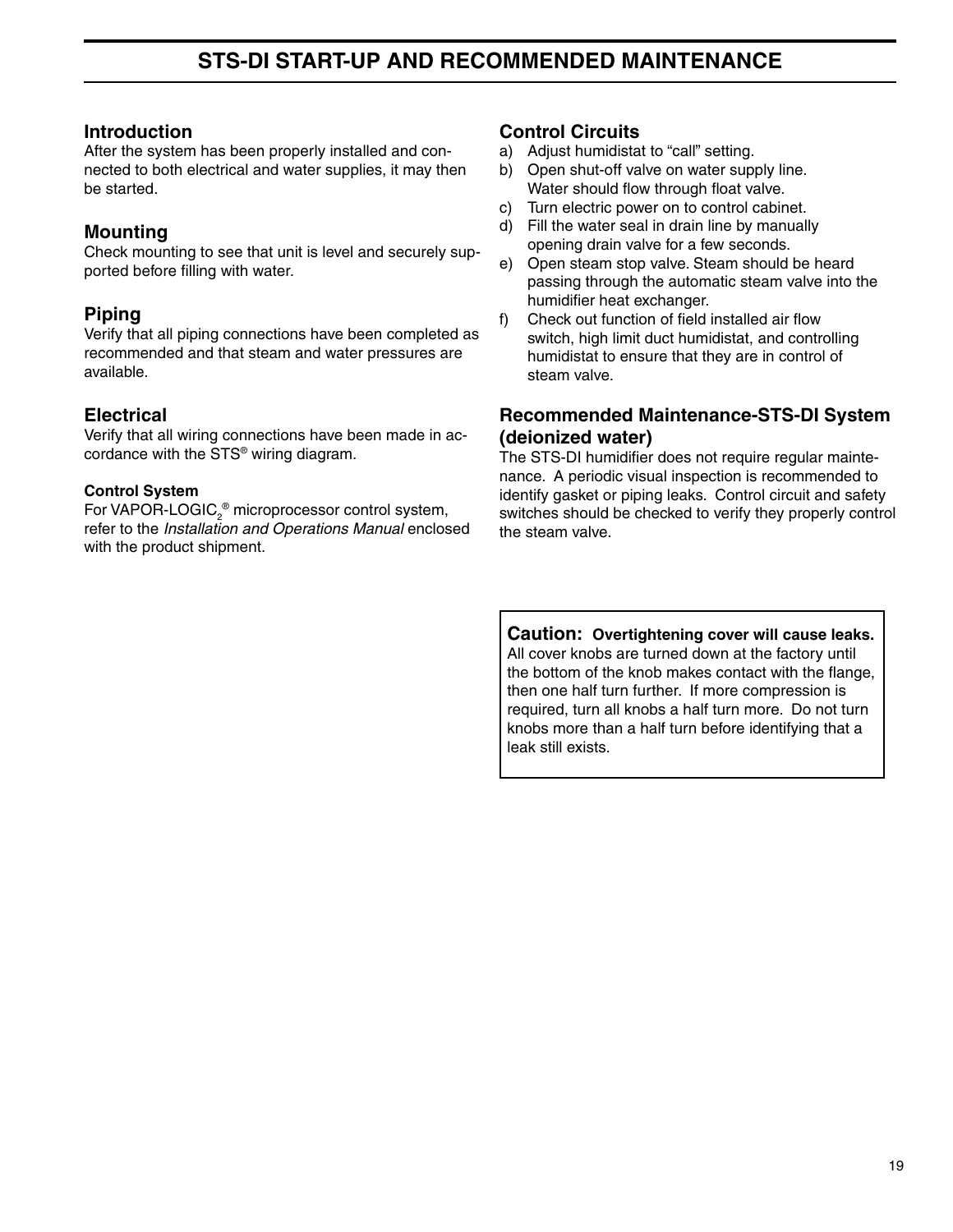## **TROUBLE SHOOTING GUIDE**

| Symptom                                  | <b>Possible Cause</b>                                                                                                   | <b>Recommended Action</b>                                                                                                                 |
|------------------------------------------|-------------------------------------------------------------------------------------------------------------------------|-------------------------------------------------------------------------------------------------------------------------------------------|
| <b>Humidifier Will Not Heat</b>          | No control transformer output.<br>Humidistat is not calling.                                                            | Verify control voltage. Set humidistat to<br>"call". Inspect for faulty humidistat.                                                       |
|                                          | Saftey controls open (high limit,<br>air proving, etc)                                                                  | Check safety controls.                                                                                                                    |
|                                          | Faulty control board.                                                                                                   | Verify control voltage and probe. Wires<br>are connected correctly.                                                                       |
|                                          | Probe corrosion.<br>Steam stop valve closed.<br>Steam trap plugged.<br>Low or no steam.<br>Steam strainer plugged.      | Replace probes*.<br>Verify valve is opened.<br>Clean trap body.<br>Verify steam is present.<br>Clean strainer.                            |
| <b>Humidifier Will Not Fill</b>          | No water pressure.                                                                                                      | Verify manual water supply valve is<br>open.                                                                                              |
|                                          | Faulty water fill valve.                                                                                                | Verify action of fill solenoid valve, verify<br>contol voltage present at coil. Audible<br>click should be heard as solenoid<br>operates. |
|                                          | Plugged water strainer.<br>Plugged valve.<br>Faulty control board.                                                      | Open strainer.<br>Clean valve.<br>Verify control voltage.                                                                                 |
| <b>Humidifier Does Not Stop Filling</b>  | Lack of tank-to-probes continuity.<br>Water conductivity less than 100<br>micromhos/cm minimum (2 grains<br>per gallon) | Jumper terminals 1 & 3 if water sops,<br>verify tank ground to term 3; check<br>water supply conductivity; then consult<br>factory.       |
|                                          | Manual drain is not fully closed.                                                                                       | Close manual ball valve.                                                                                                                  |
|                                          | Fill valve is stuck open.                                                                                               | Check valve for foreign matter.                                                                                                           |
|                                          | Fill valve installed backwards.                                                                                         | Check for correct water flow, through<br>valve, note arrow.                                                                               |
| <b>Low Output</b>                        | Automatic drain valve not seating.                                                                                      | Clean ball and seat of valve.                                                                                                             |
|                                          | Manual drain is not fully closed.                                                                                       | Close manual ball valve.                                                                                                                  |
|                                          | Excessive skimming amount.                                                                                              | Reduce skimmer or skim time.                                                                                                              |
|                                          | Fill valve is stuck open.                                                                                               | Check valve for foreign matter.                                                                                                           |
|                                          | Low supply steam pressure.                                                                                              | Check steam supply pressure.                                                                                                              |
|                                          | Steam valve inoperable.                                                                                                 | Not opening fully.                                                                                                                        |
|                                          | Steam trap blocked.                                                                                                     | Not passing condensate.                                                                                                                   |
|                                          | Scale coated heat exchanger.                                                                                            | Clean heat exchanger.                                                                                                                     |
| <b>Makeup Water Valve Short Circuits</b> | Electrode probes may be<br>incorrectly wired.                                                                           | Confirm that wiring agrees with<br>diagram.                                                                                               |
|                                          | Probes are scale coated.                                                                                                | Clean probes.                                                                                                                             |

\*Although the three stainless steel electrode probes will eventually erode due to corrosion they are usually functional for up to approximately 5000 hours of operation.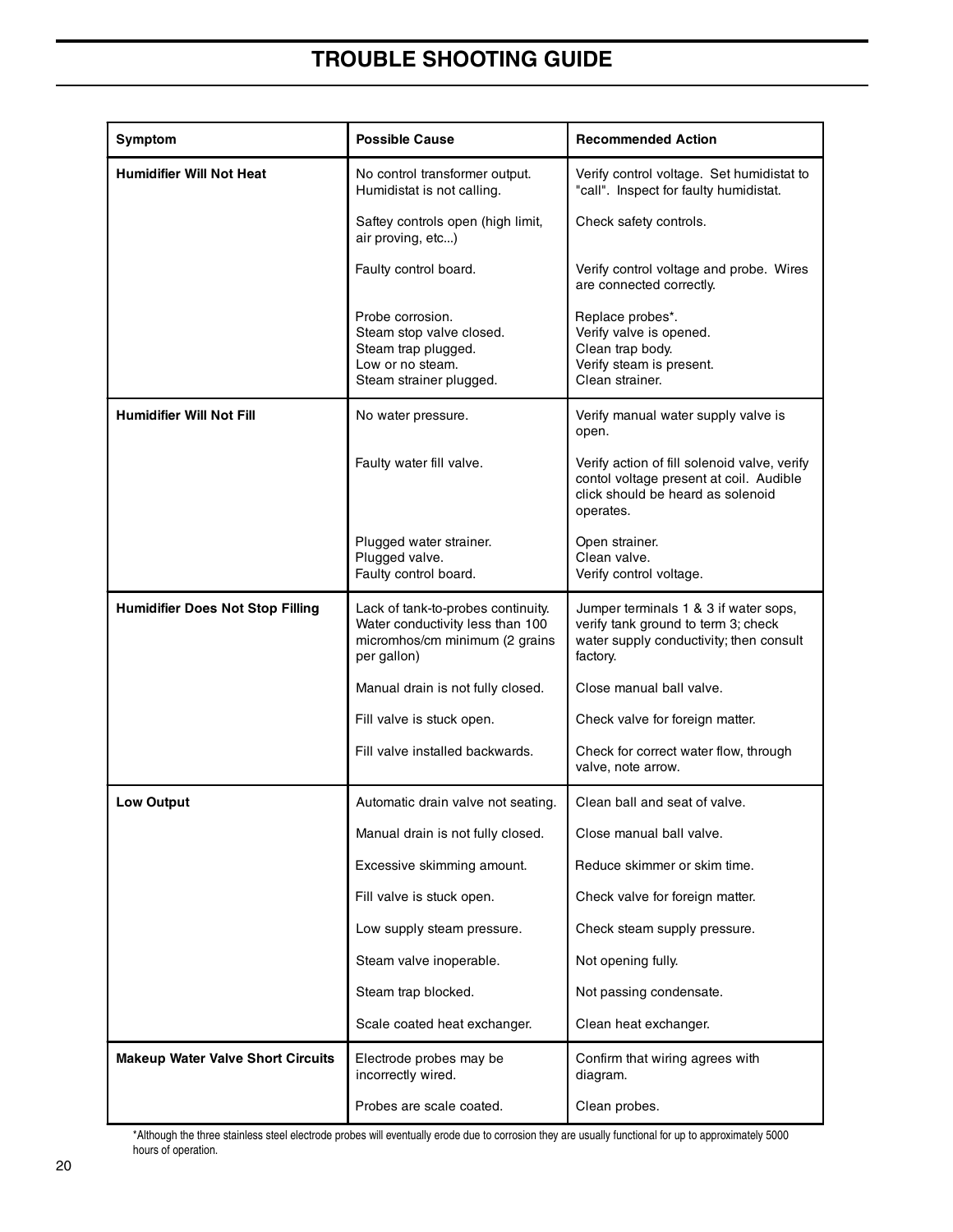## **REPLACEMENT PARTS**



#### Table 21-1: STS Humidifier

| No.                     | <b>Description</b>             | Part No.     |
|-------------------------|--------------------------------|--------------|
| 1                       | Tank, STS-25                   | 164404-025 * |
| 1                       | Tank, STS-50                   | 164404-050 * |
| 1                       | Tank, STS-100                  | 164404-100 * |
| 1                       | Tank, STS-200/400              | 164404-400 * |
| 1                       | Tank, STS 800                  | 164404-800 * |
| 2                       | Cover, STS-25                  | 165359 *     |
| 2                       | Cover, STS-50                  | 165360 *     |
| $\overline{2}$          | Cover, STS-100                 | 165365 *     |
| 2                       | Cover, STS-200/400/800         | 165369 *     |
| 3                       | Gasket, Cover, STS-25          | 160690-224 * |
| 3                       | Gasket, Cover, STS-50          | 160690-240 * |
| 3                       | Gasket, Cover, STS-100         | 160690-340 * |
| 3                       | Gasket, Cover, STS 200/400/800 | 160690-200 * |
| $\overline{\mathbf{4}}$ | Knob, T-Handled Utility        | 700725       |
| 5                       | Heat Exchanger, STS-25S        | 164420-101 * |
| 5                       | Heat Exchanger, STS-50S        | 164420-102 * |
| 5                       | Heat Exchanger, STS-100S       | 164420-103 * |
| 5                       | Heat Exchanger, STS-200S       | 164420-104 * |

\* Specify humidifier model and serial numbers when ordering.

#### Table 21-1: continued

| No. | <b>Description</b>                               | Part No.     |
|-----|--------------------------------------------------|--------------|
| 6   | Heat Exchanger, STS-25C                          | 164436-101 * |
| 6   | Heat Exchanger, STS-50C                          | 164436-102 * |
| 6   | Heat Exchanger, STS-100C                         | 164436-103 * |
| 6   | Heat Exchanger, STS-400/800C                     | 164436-104 * |
| 7   | Support, Heat Exchanger Mtg Plate                | 124437       |
| 8   | Clean Out Plate                                  | 165470       |
| 9   | Gasket, Clean Out and Mtg Plate                  | 308220       |
| 10  | Valve, 34" Ball (Manual Drain)                   | 505011       |
| 11  | Gasket, Probe/Float Plate                        | 308220-001   |
| 12  | Probe Plate, STS-25/50/100                       | 164411       |
| 12  | Probe Plate, STS-200/400/800                     | 164411-002   |
| 13  | Baffle, Probe Plate                              | 124443       |
| 14  | Probe Plug                                       | 406050-002   |
| 15  | Probe Assembly                                   | 406060       |
| 16  | Valve, 34" Electric (Auto Drain)                 | 505400-001   |
| 17  | Fill Valve, 1/4" Solenoid, .125, STS-25, 50, 100 | 505084       |
| 17  | Fill Valve, 1/4" Solenoid, .281, STS-400, 800    | 505085       |
| 18  | Strainer, 1/4" Sediment                          | 300050       |
| 19  | Valve, Needle 1/4"                               | 505070-001   |

\* Specify humidifier model and serial numbers when ordering.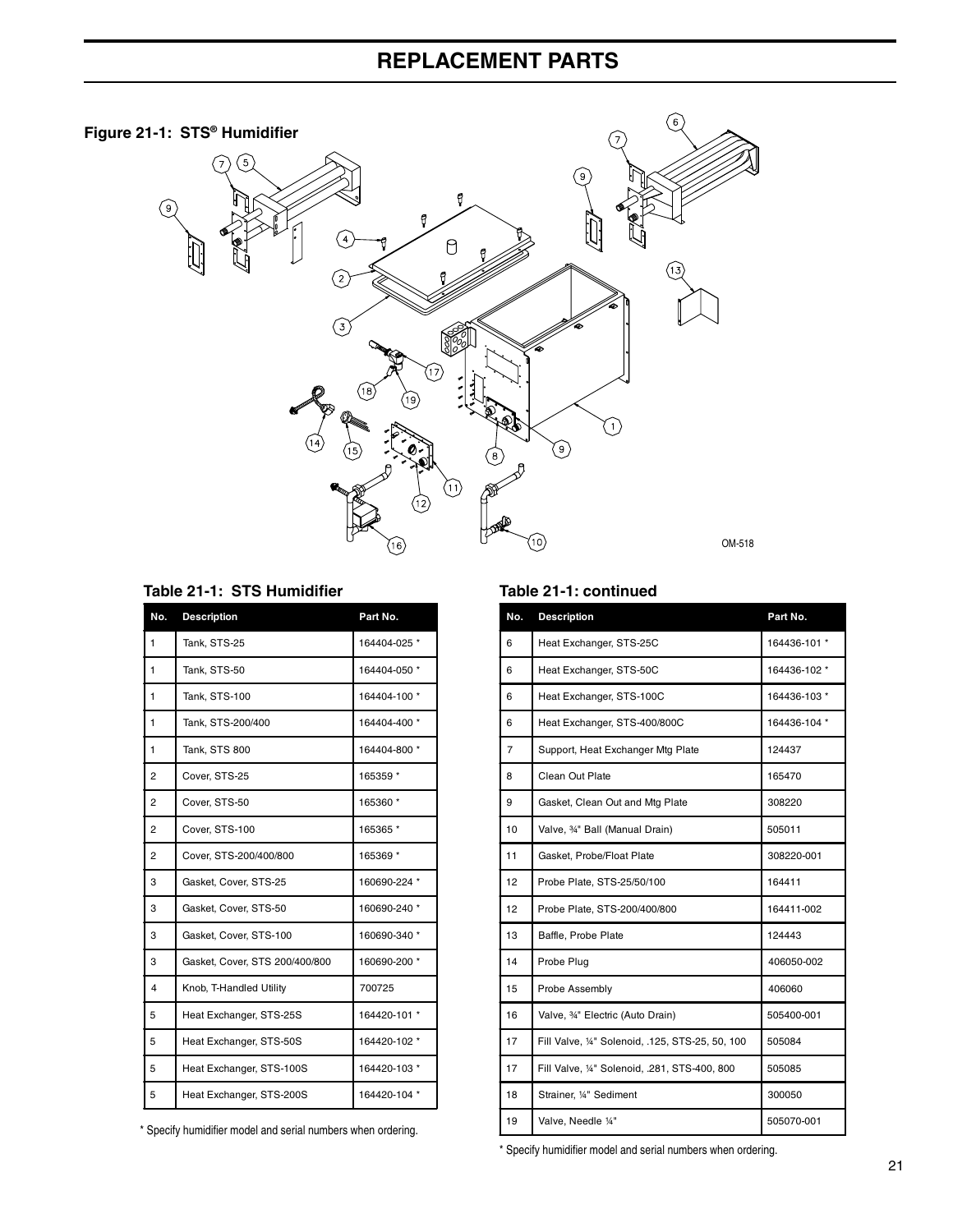## **REPLACEMENT PARTS**





#### Table 22-1: STS-DI Humidifier

| No. | <b>Description</b>             | Part No.     |
|-----|--------------------------------|--------------|
| 1   | Tank, STS-25                   | 164404-025 * |
| 1   | Tank, STS-50                   | 164404-050 * |
| 1   | Tank, STS-100                  | 164404-100 * |
| 1   | Tank, STS-200/400              | 164404-400 * |
| 1   | Tank, STS 800                  | 164404-800 * |
| 2   | Cover, STS-25                  | 165359 *     |
| 2   | Cover, STS-50                  | 165360 *     |
| 2   | Cover, STS-100                 | 165365 *     |
| 2   | Cover, STS-200/400/800         | 165369 *     |
| 3   | Gasket, Cover, STS-25          | 160690-224 * |
| 3   | Gasket, Cover, STS-50          | 160690-240 * |
| 3   | Gasket, Cover, STS-100         | 160690-340 * |
| 3   | Gasket, Cover, STS 200/400/800 | 160690-200 * |
| 4   | Knob, T-Handled Utility        | 700725       |
| 5   | Heat Exchanger, STS-25S        | 164420-101 * |
| 5   | Heat Exchanger, STS-50S        | 164420-102 * |
| 5   | Heat Exchanger, STS-100S       | 164420-103 * |
| 5   | Heat Exchanger, STS-200S       | 164420-104 * |

#### Table 22-1: continued

| No. | <b>Description</b>                | Part No.     |
|-----|-----------------------------------|--------------|
| 6   | Heat Exchanger, STS-25C           | 164436-101 * |
| 6   | Heat Exchanger, STS-50C           | 164436-102 * |
| 6   | Heat Exchanger, STS-100C          | 164436-103 * |
| 6   | Heat Exchanger, STS-400/800C      | 164436-104 * |
| 7   | Support, Heat Exchanger Mtg Plate | 124437       |
| 8   | Clean Out Plate                   | 165470       |
| 9   | Gasket, Clean Out and Mtg Plate   | 308220       |
| 10  | Valve, 34" Ball (Manual Drain)    | 505011       |
| 11  | Gasket, Probe/Float Plate         | 308220-001   |
| 12  | Float Plate, STS-25/50/100        | 164410       |
| 12  | Float Plate, STS-200/400/800      | 164410-002   |
| 13  | Baffle, Probe Plate               | 124442       |
| 14  | Float Valve Assembly STS 25-400   | 505210       |
| 14  | Float Valve Assembly STS 25-800   | 505300       |

 $6 \overline{6}$ 

\* Specify humidifier model and serial numbers when ordering.

\* Specify humidifier model and serial numbers when ordering.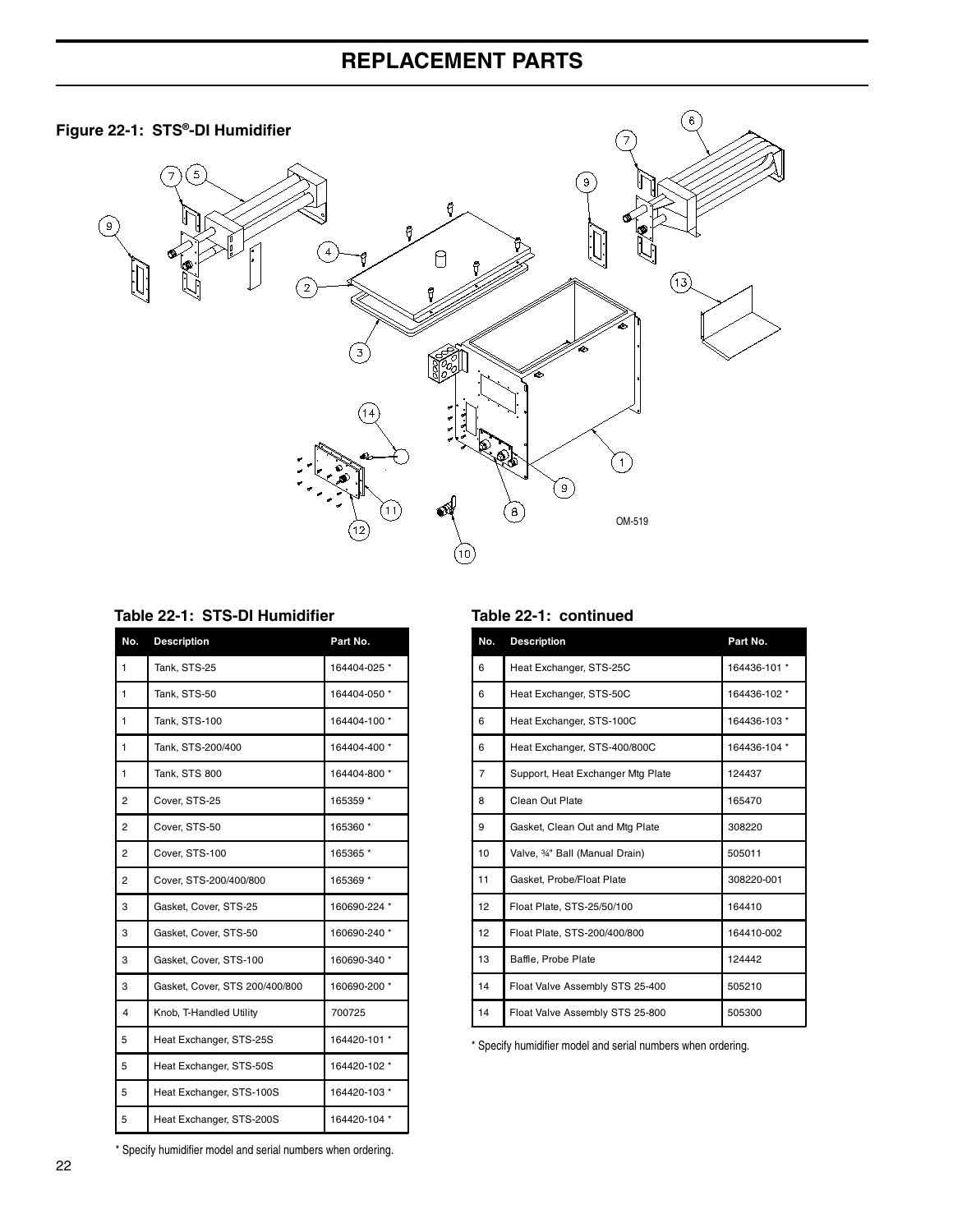## **REPLACEMENT PARTS**





OM-1044

Table 23-1: VAPOR-LOGIC®<sub>2</sub> Controls

| No. | <b>Description</b>          | Part No.   |
|-----|-----------------------------|------------|
|     | Power Block                 | 408300-001 |
| 2   | Transformer                 | 408960     |
| 3   | Ground Lug                  | 409250-017 |
| 4   | LW430, Microprocessor Board | 408641     |
| 5   | LW440, Display Board        | 408651     |